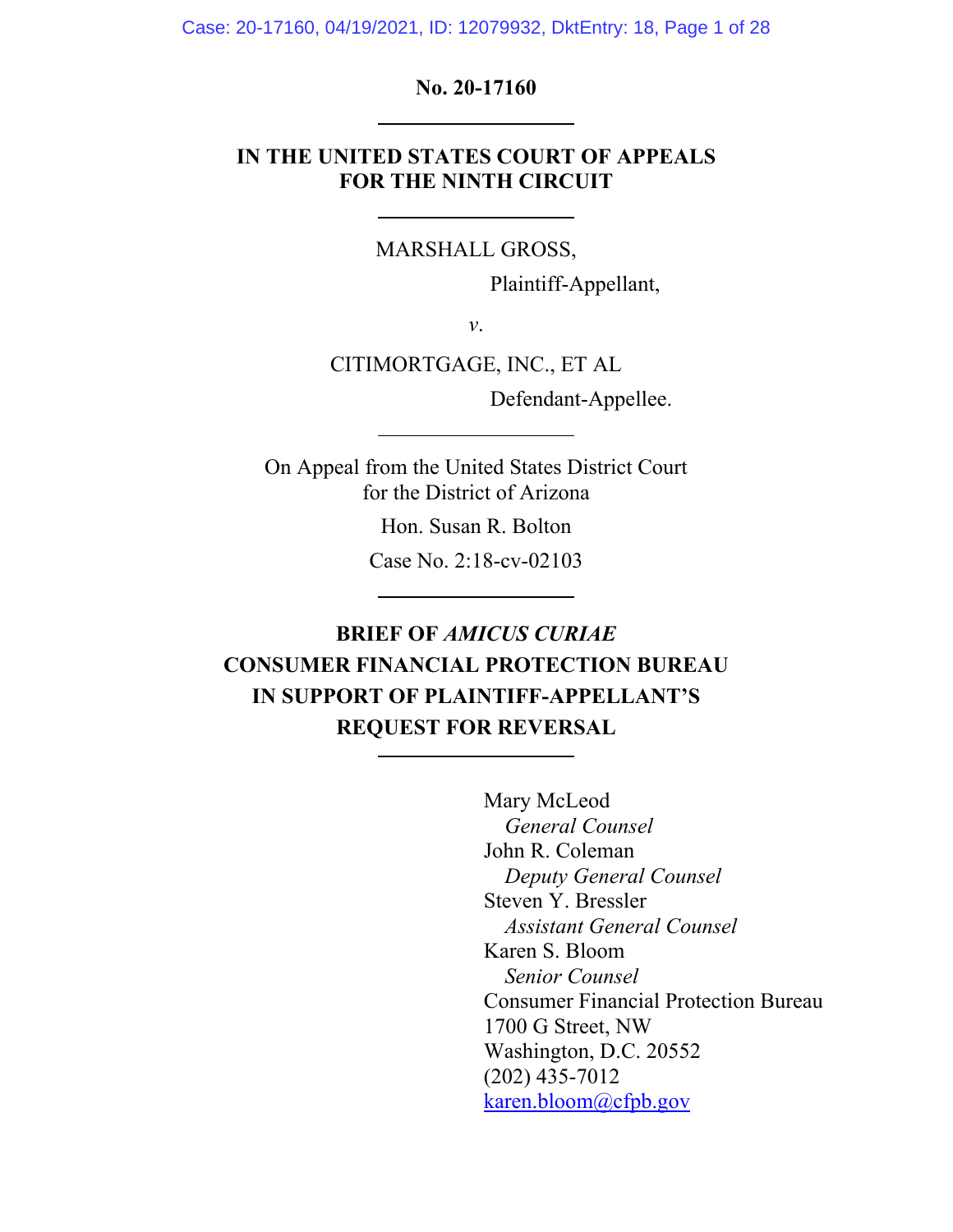# **TABLE OF CONTENTS**

| A.              |                                                                                                                               |  |
|-----------------|-------------------------------------------------------------------------------------------------------------------------------|--|
| <b>B.</b>       |                                                                                                                               |  |
| $\mathcal{C}$ . |                                                                                                                               |  |
|                 |                                                                                                                               |  |
|                 |                                                                                                                               |  |
| A.              | FCRA Does Not Categorically Exempt Legal Issues from the<br><b>Investigations Furnishers Must Conduct Pursuant to Section</b> |  |
| B.              | Exempting Legal Issues from the Investigations Furnishers<br>Must Conduct Would be Hard to Implement and Could Lead           |  |
|                 |                                                                                                                               |  |
|                 |                                                                                                                               |  |
|                 |                                                                                                                               |  |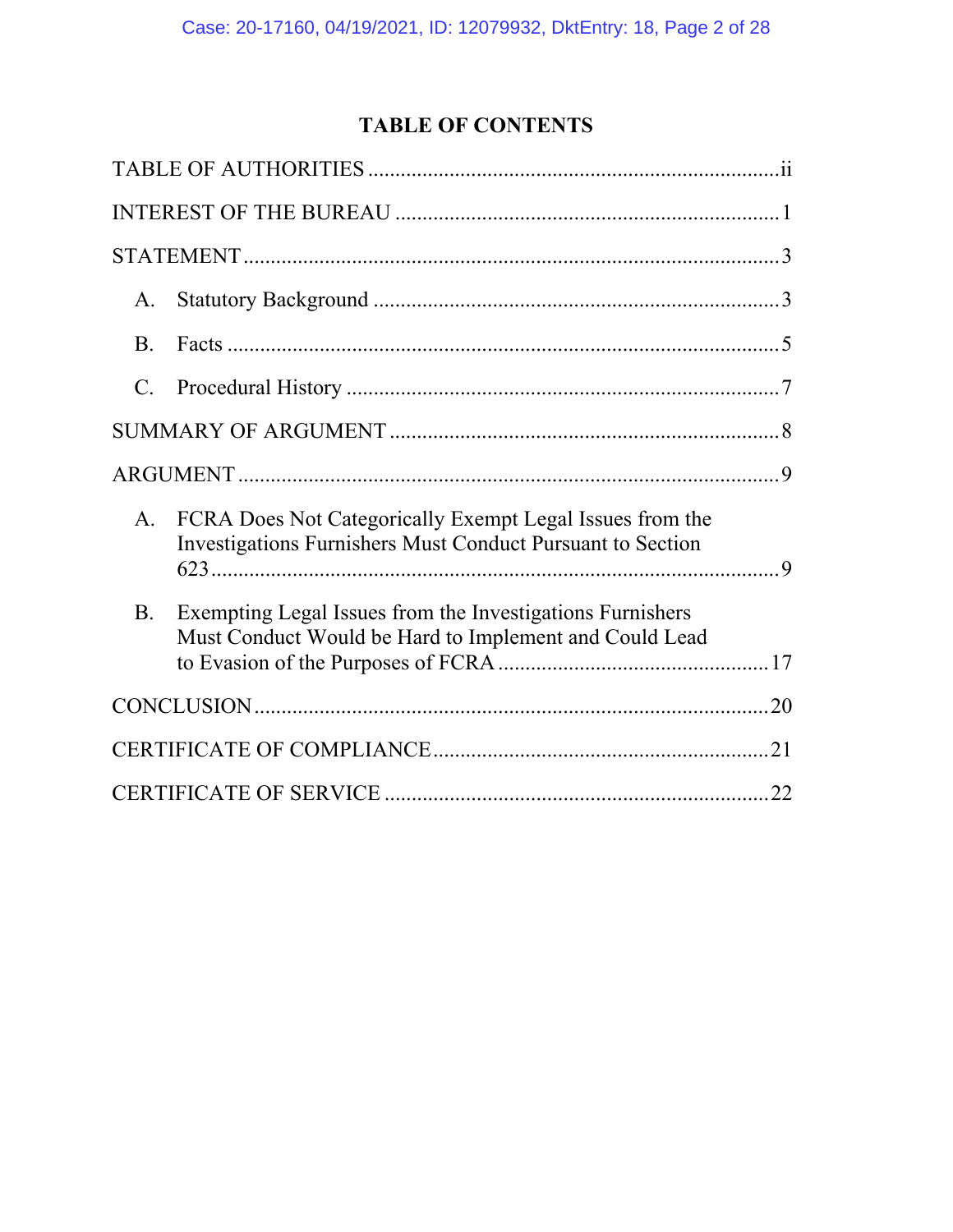# **TABLE OF AUTHORITIES**

| <b>Cases</b>                                          | Page(s) |
|-------------------------------------------------------|---------|
| Gross v. CitiMortgage Inc.,                           |         |
| Carvalho v. Equifax Info. Servs. LLC,                 |         |
| Chiang v. Verizon New England Inc.,                   |         |
| Cornock v. Trans Union LLC,                           |         |
| DeAndrade v. Trans Union LLC,                         |         |
| Denan v. Trans Union LLC,                             |         |
| Dennis v. BEH-1, LLC,                                 |         |
| Gorman v. Wolpoff & Abramson, LLP,                    |         |
| Helvetic Serv., Inc. v. Pasquan,                      |         |
| Herrell v. Chase Bank USA,                            |         |
| Hopkins v. I.C. Systems, Inc.,                        |         |
| Hoyos v. Experian Info. Sols., Inc.,                  |         |
| Jones v. Pennsylvania Higher Educ. Assistance Agency, |         |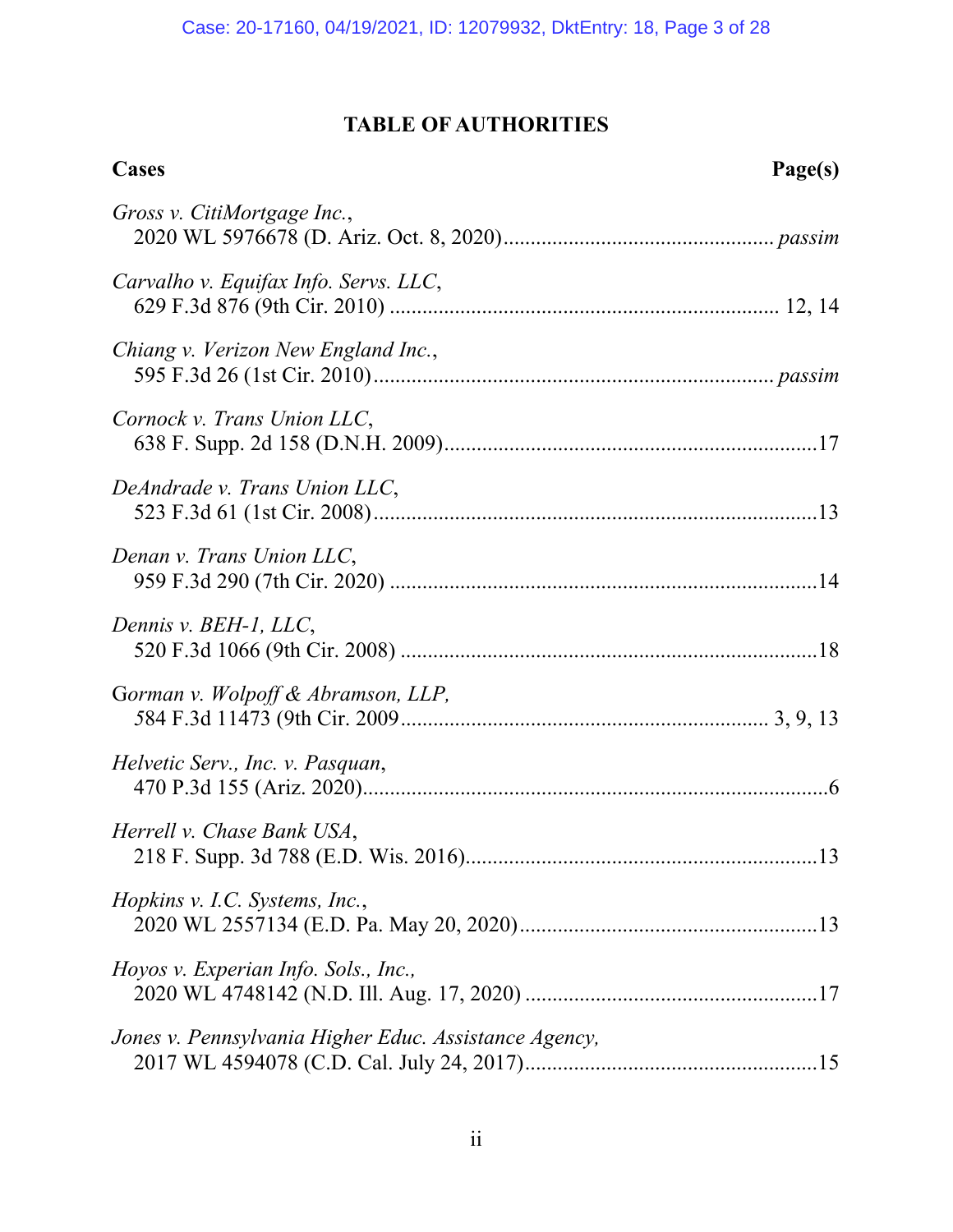| Markosyan v. Hunter Warfield, Inc.,  |  |
|--------------------------------------|--|
| Nelson v. Ocwen Loan Servicing, LLC, |  |
| Rodas v. Experian Info. Sols., Inc., |  |
| Van Veen v. Equifax Info.,           |  |
| <b>Statutes</b>                      |  |
|                                      |  |
|                                      |  |
|                                      |  |
|                                      |  |
|                                      |  |
|                                      |  |
|                                      |  |
|                                      |  |
|                                      |  |
|                                      |  |
|                                      |  |
|                                      |  |
|                                      |  |
|                                      |  |
|                                      |  |
|                                      |  |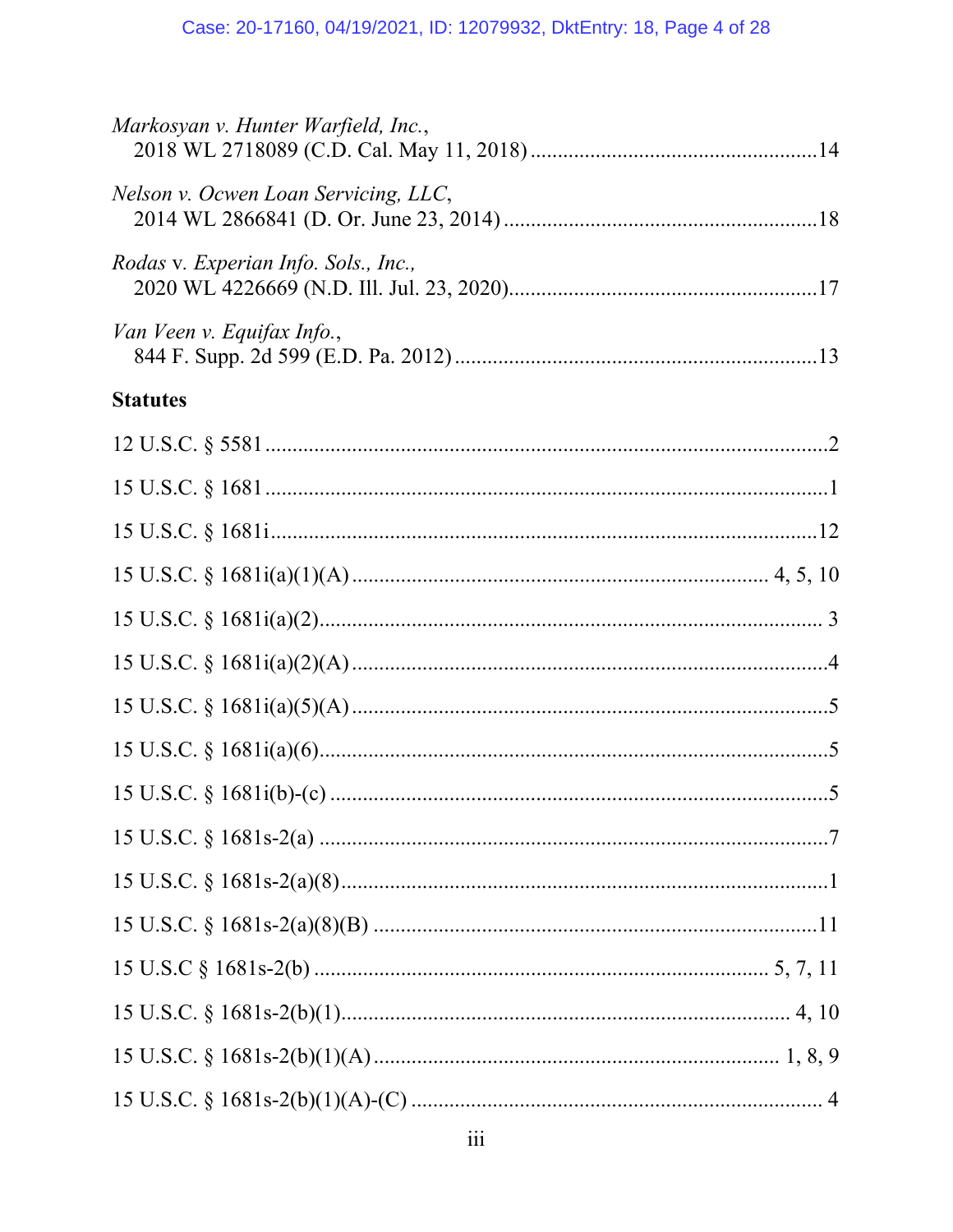| <b>Regulations</b>                                                                                                                                                                                                                                                                    |
|---------------------------------------------------------------------------------------------------------------------------------------------------------------------------------------------------------------------------------------------------------------------------------------|
|                                                                                                                                                                                                                                                                                       |
|                                                                                                                                                                                                                                                                                       |
|                                                                                                                                                                                                                                                                                       |
|                                                                                                                                                                                                                                                                                       |
|                                                                                                                                                                                                                                                                                       |
| <b>Other Authorities</b>                                                                                                                                                                                                                                                              |
| Appellants' Reply Brief, Rodas v. Transunion Data Solutions, LLC, No. 20-2392,                                                                                                                                                                                                        |
| Consumer Fin. Prot. Bureau, Consumer Response Annual Report,<br>https://files.consumerfinance.gov/f/documents/cfpb 2020-consumer-response-                                                                                                                                            |
| Examining the Consumer Reporting Agencies and the Fair Credit Reporting Act:<br>Before the U.S. Senate Committee on Banking, Housing, and Urban Affairs,<br>115th Cong. 361 (2018), https://www.govinfo.gov/content/pkg/CHRG-                                                         |
| Fed. Trade Comm'n, 40 Years of Experience with the Fair Credit Reporting Act:<br>An FTC Staff Report with Summary of Interpretations (2011),<br>https://www.ftc.gov/sites/default/files/documents/reports/40-years-experience-<br>fair-credit-reporting-act-ftc-staff-report-summary- |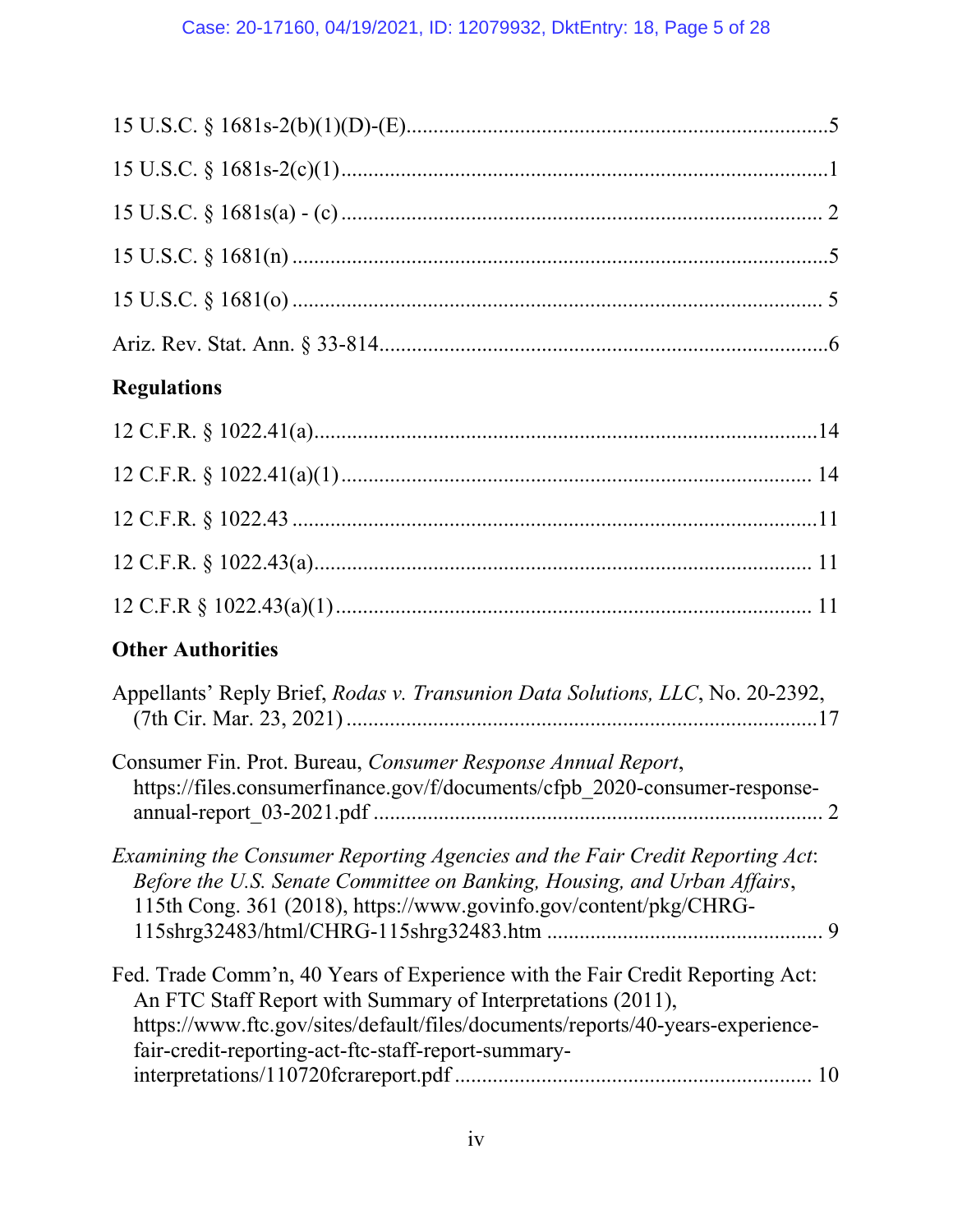| National Consumer Law Center, Fair Credit Reporting, (9th ed. 2017), |  |
|----------------------------------------------------------------------|--|
|                                                                      |  |
|                                                                      |  |
|                                                                      |  |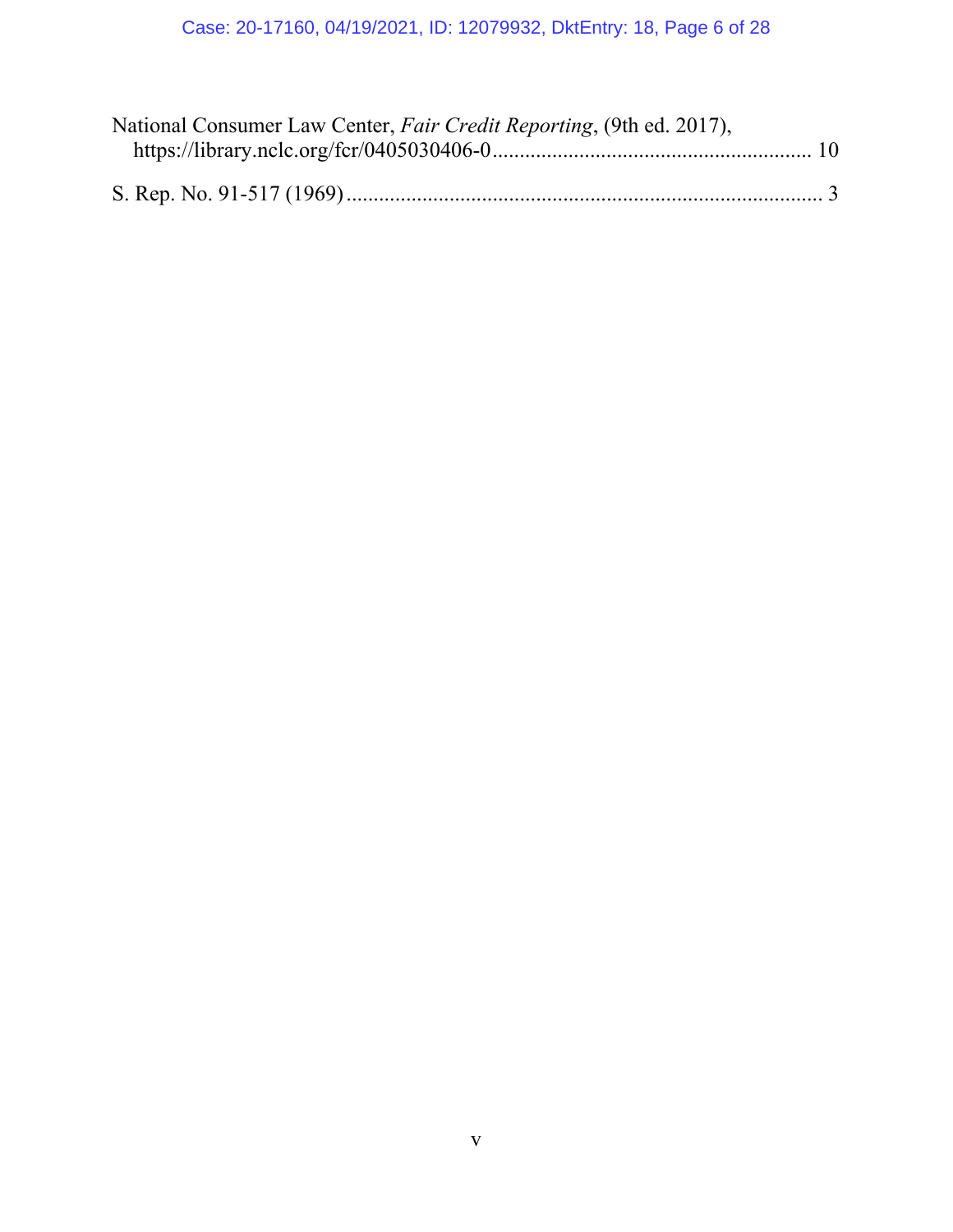### **INTEREST OF THE BUREAU**

To ensure fair and accurate credit reporting, the Fair Credit Reporting Act (FCRA or the Act), 15 U.S.C. § 1681 *et seq.*, imposes various requirements that consumer reporting agencies (CRAs), and entities that furnish information to CRAs (furnishers), must follow when they compile and disseminate personal information about individuals. For example, FCRA requires a furnisher who is notified by a CRA of a dispute about information it furnished to the CRA (i.e., an indirect dispute)<sup>1</sup> to "conduct an investigation with respect to the disputed information." 15 U.S.C. § 1681s-2(b)(1)(A). Although FCRA itself does not distinguish between legal and factual disputes, the district court below found that to the extent that an indirect dispute claims a consumer did not owe a debt for a legal reason, as opposed to a factual reason, FCRA does not require a furnisher to investigate that indirect dispute. This holding runs counter to the purpose of the FCRA provision to require reasonable investigation, and it leaves room for furnishers to evade the investigation obligation if they can construe the relevant dispute as a "legal" one.

<sup>&</sup>lt;sup>1</sup> An "indirect dispute" is one that the consumer files with a CRA, and the CRA, in turn, notifies the furnisher of the dispute. In contrast, a "direct dispute" is one that the consumer files directly with the furnisher under a different provision of the FCRA, 15 U.S.C. § 1681s-2(a)(8). FCRA does not provide a private right of action to consumers for violations of the furnisher's obligation to investigate direct disputes. 15 U.S.C. § 1681s-2(c)(1).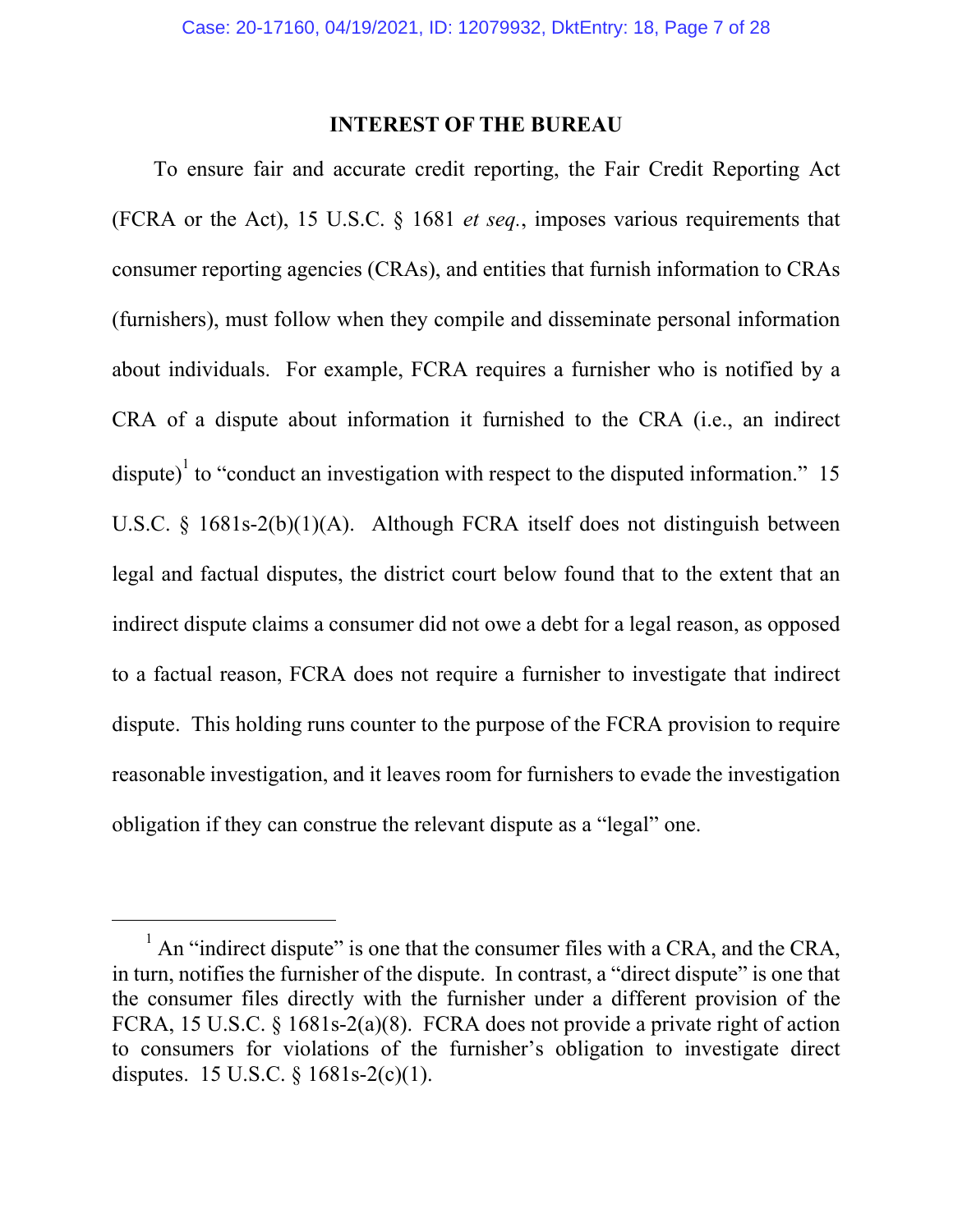The Consumer Financial Protection Bureau (Bureau) has exclusive rulewriting authority for most provisions of FCRA, 12 U.S.C. § 5581, and it, along with various other federal and state regulators, may enforce the Act's requirements. 15 U.S.C  $\&$  1681s(a) - (c). These requirements include Congress's specific mandate that furnishers investigate disputed information in a credit file. The interpretation adopted by the district court below would curtail the reach of the investigation requirement for indirect disputes in a way that runs counter to the purpose of that provision, which is to require reasonable investigation of a consumer's dispute. Such an unduly narrow interpretation of the investigation requirement could yield increased inaccuracy in credit reporting and, contrary to congressional intent, could limit the realm in which the Bureau can exercise its authorities to protect consumers. It could also increase the volume of consumer complaints about credit reporting issues that the Bureau receives and addresses.<sup>2</sup> The Bureau therefore has a substantial interest in the issue presented in this case.

 $2^{2}$  In 2020, the Bureau received and addressed over 200,000 consumer complaints related to incorrect information on credit/other consumer reports and/or issues with company investigations. *See* Consumer Fin. Prot. Bureau, *Consumer Response Annual Report* (March 2021) at 23, *available at* https://files.consumerfinance.gov/f/documents/cfpb\_2020-consumer-responseannual-report\_03-2021.pdf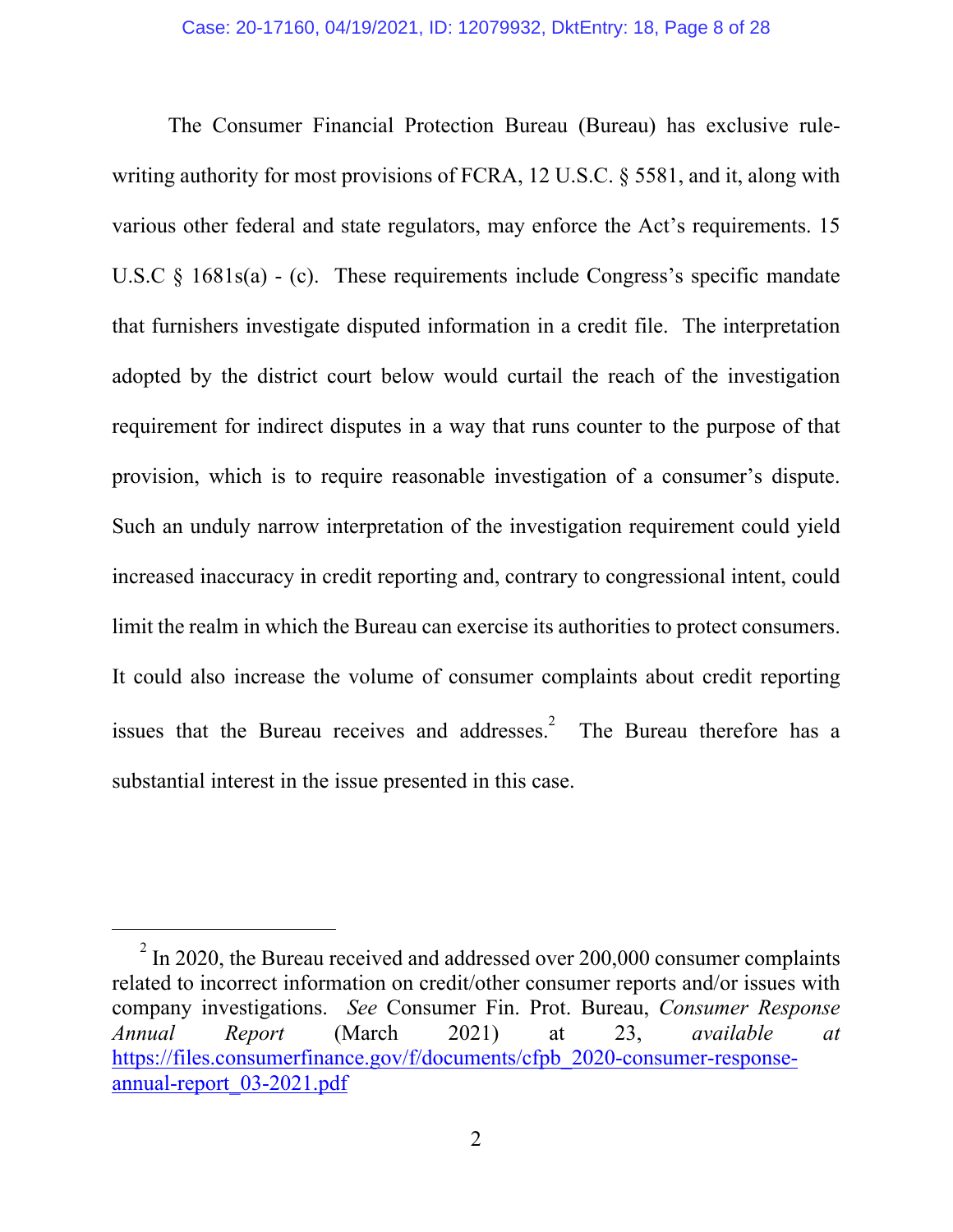#### **STATEMENT**

#### A. **Statutory Background**

Congress enacted FCRA to "prevent consumers from being unjustly damaged because of inaccurate or arbitrary information in a credit report." S. Rep. No. 91- 517, at 1 (1969). From its inception, FCRA has regulated the practices of consumer reporting agencies (CRAs) that collect and compile consumer information into consumer reports for use by credit grantors, insurance companies, employers, landlords, and other entities in making eligibility decisions affecting consumers. To further ensure that consumer reports are accurate, in 1996 Congress amended FCRA to also impose "duties on the sources that provide credit information to CRAs, called 'furnishers' in the statute." *Gorman v. Wolpoff & Abramson, LLP*, 584 F.3d 1147, 1153 (9th Cir. 2009). These duties include requiring a furnisher, after it receives notice of dispute from a CRA pursuant to  $\S1681i(a)(2)$  (known as an "indirect dispute"), to:

- (A) [C]onduct an investigation with respect to the disputed information;
- (B) [R]eview all relevant information provided by the consumer reporting agency pursuant to section  $1681i(a)(2)$  of this title;
- (C)[R]eport the results of the investigation to the consumer reporting agency;
- (D) [I]f the investigation finds that the information is incomplete or inaccurate, report those results to all other consumer reporting agencies to which the person furnished the information and that compile and maintain files on consumers on a nationwide basis; and
- (E)[I]f an item of information disputed by a consumer is found to be inaccurate or incomplete or cannot be verified after any reinvestigation under paragraph (1), for purposes of reporting to a consumer reporting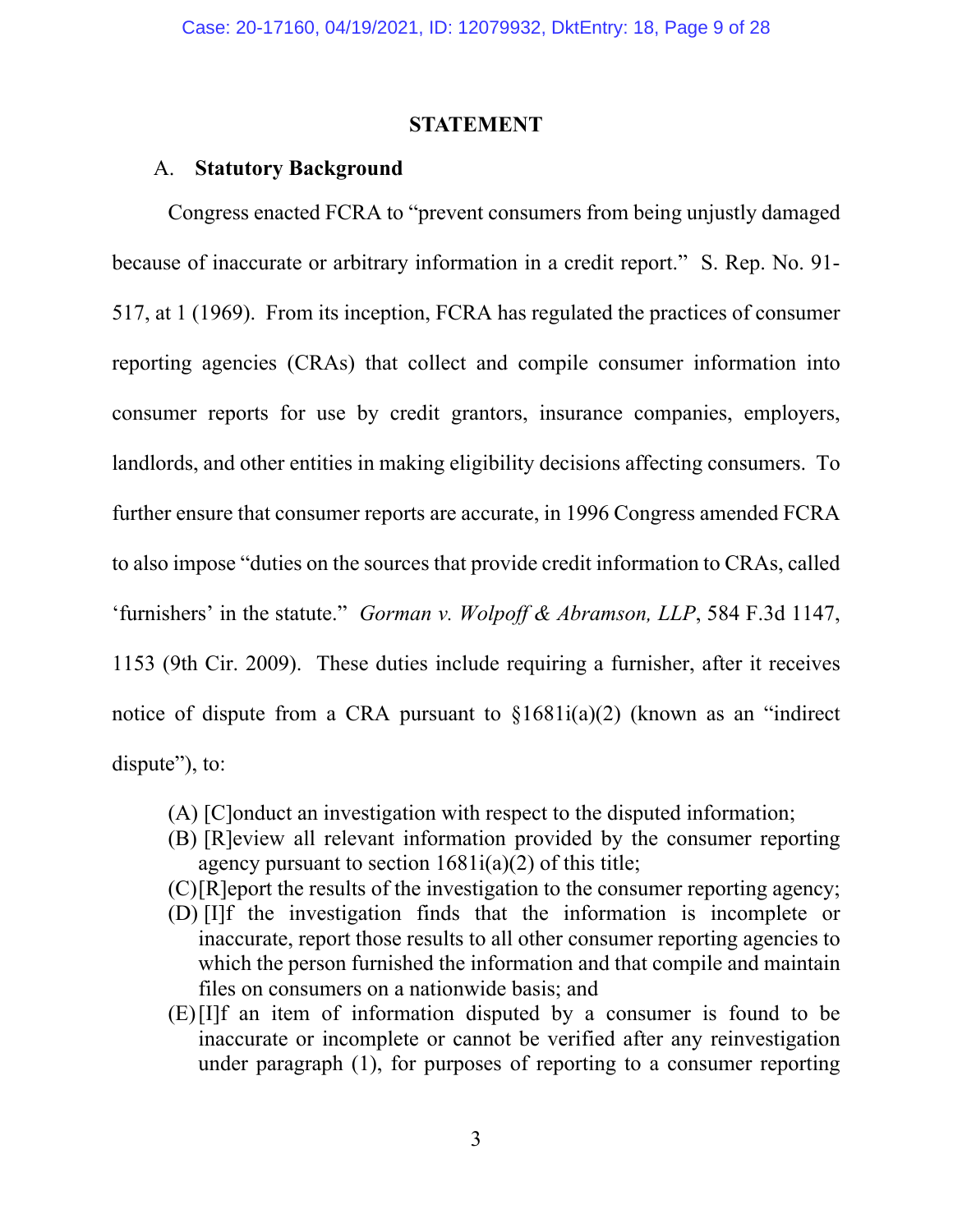agency only, as appropriate, based on the results of the reinvestigation promptly –

- (i) [M]odify that item of information;
- (ii) [D]elete that item of information; or
- (iii) [P]ermanently block the reporting of that item of information.

15 U.S.C. § 1681s-2(b)(1).

 These responsibilities are part of FCRA's overall framework for requiring accuracy in credit reports. When a consumer notifies a CRA that he or she disputes "the completeness or accuracy of any item … contained in a consumer's file," the CRA is required to "conduct a reasonable reinvestigation to determine whether the disputed information is inaccurate." 15 U.S.C. § 1681i(a)(1)(A) (emphasis added). The CRA is also required, within five business days of receiving notice of the dispute, to "provide notification of the dispute to any person who provided any item of information in dispute." 15 U.S.C. § 1681i(a)(2)(A). After receiving such notice, the furnisher is required to engage in the activities listed above including "conduct[ing] an investigation with respect to the disputed information," "review[ing] all relevant information provided by the" CRA, and "report[ing] the results of the investigation to the" CRA. *Id.* at  $\S$  1681s-2(b)(1)(A)-(C). If the furnisher's investigation finds the information is incomplete or inaccurate, the furnisher "report[s] those results to all other [nationwide CRAs] to which the [furnisher] furnished the information," and, "for purposes of reporting to a [CRA]" promptly modifies, deletes, or permanently blocks the reporting of that item of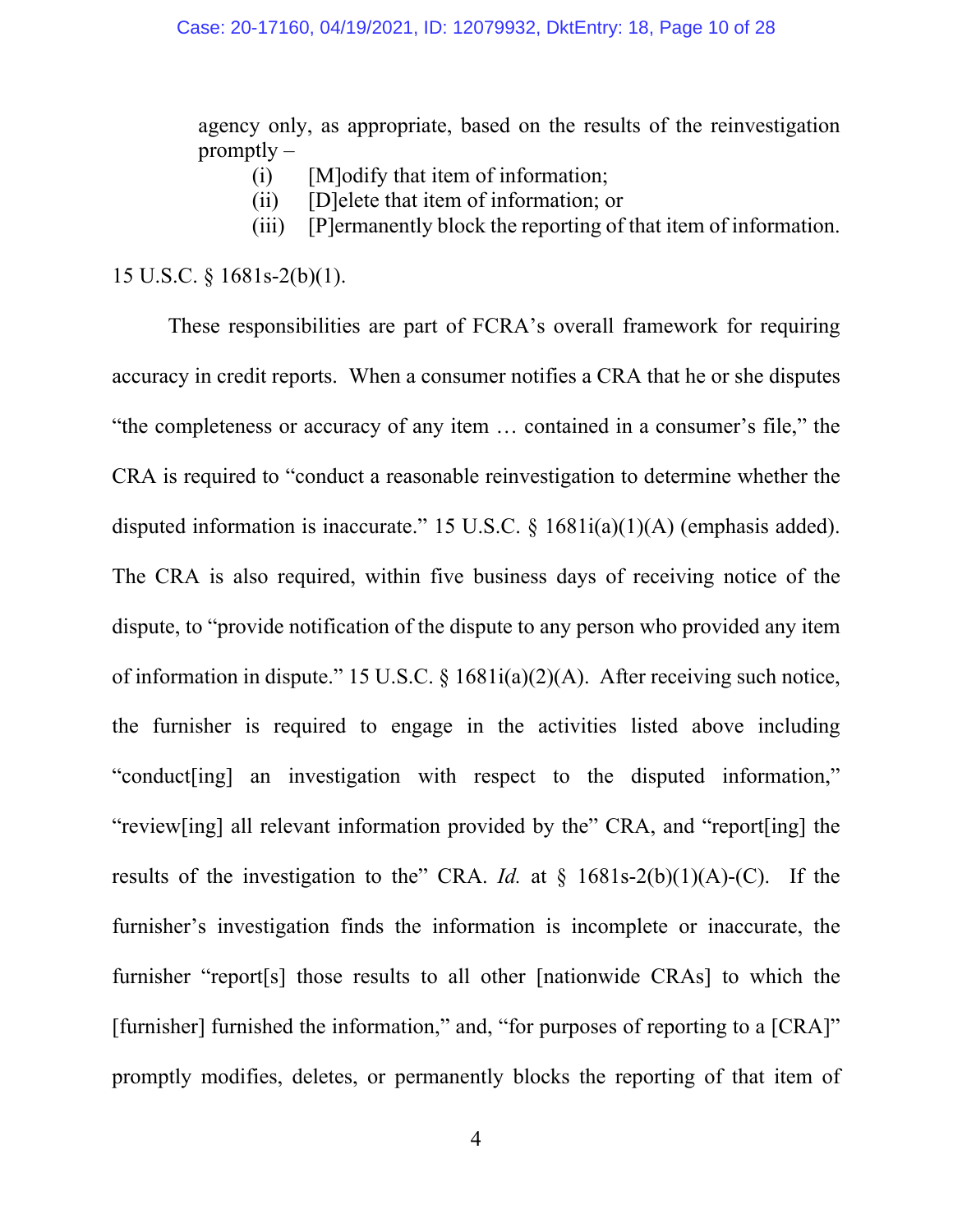information. 15 U.S.C.  $\S$  1681s-2(b)(1)(D)-(E). Within 30 days of receiving notice of the dispute, the CRA must record the current status of the disputed information or modify or delete the disputed information, as appropriate, and must then promptly notify the furnisher of that information that the information has been modified or deleted from the consumer's file. 15 U.S.C. §  $1681i(a)(1)(A)$ ,  $(a)(5)(A)$ .<sup>3</sup> After completing a reinvestigation, the CRA must also notify the consumer of the results within five business days. 15 U.S.C. § 1681i(a)(6). A consumer may sue a furnisher for willful or negligent noncompliance with its obligation to perform an investigation under § 1681s-2(b). 15 U.S.C. §§ 1681(n), 1681(o).

## B. **Facts**

This case arises from appellee CitiMortgage's alleged furnishing of inaccurate information about appellant, and CitiMortgage's alleged failure to conduct a reasonable investigation after it was notified by a CRA of appellant's dispute.

 Appellant Marshall Gross purchased a single-family home in Arizona in 2007 and financed the purchase with two mortgage loans. $^{4}$  The junior loan was ultimately assigned to CitiMortgage. In the interim, Mr. Gross experienced financial

 $3$  If the CRA reinvestigation does not resolve the dispute, the consumer has the right to add a brief statement about the dispute that will appear or be summarized in all subsequent consumer reports from the CRA that contain the information. 15 U.S.C. § 1681i(b)-(c).

 $4$  The facts in this section are derived from the district court's case description, 2020 WL 5976678 at \*1-4, which is in Appellant's Excerpts of Record (ER) 5-8.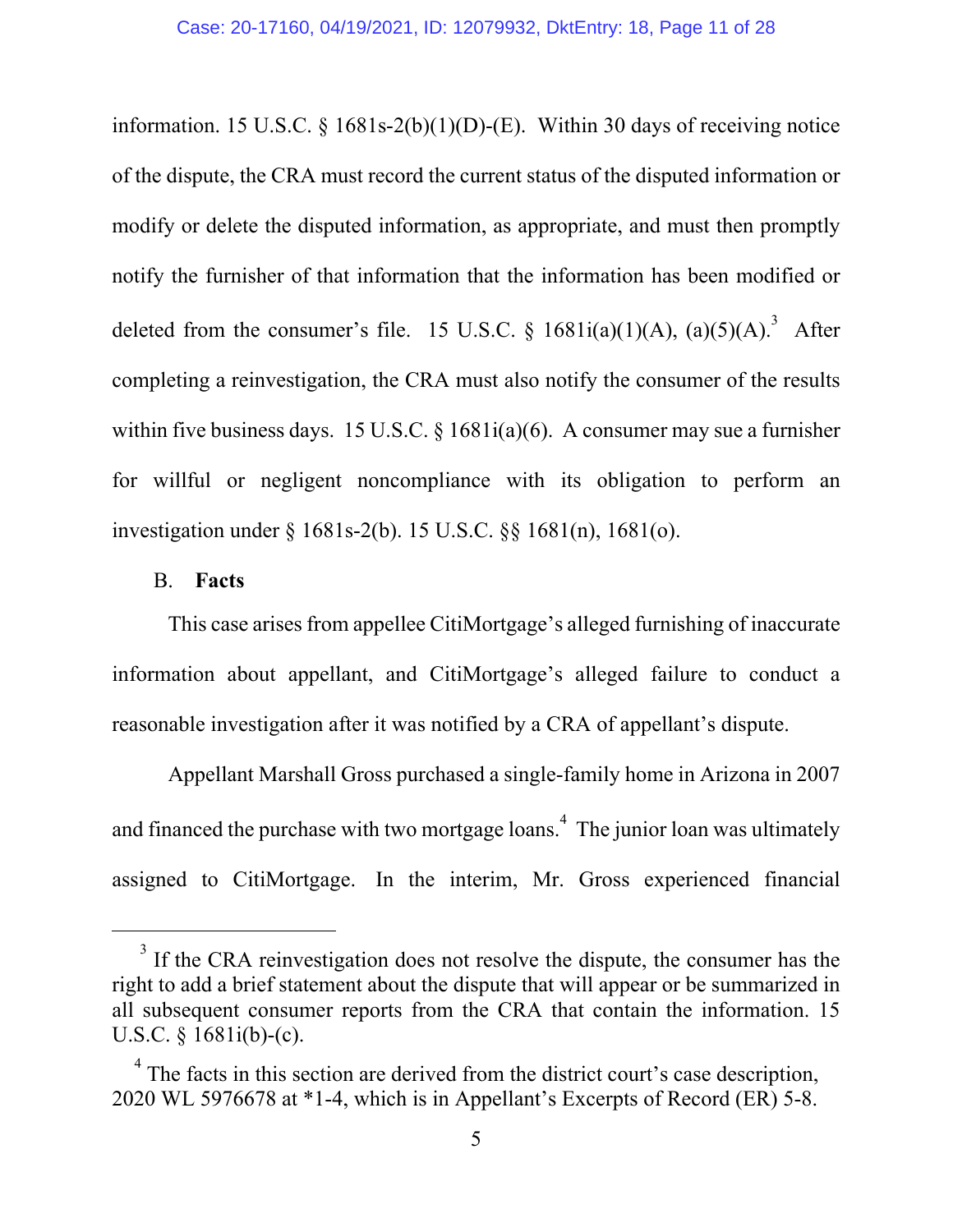### Case: 20-17160, 04/19/2021, ID: 12079932, DktEntry: 18, Page 12 of 28

difficulties and made no payments on the debt after November 2012. In 2013, the senior lender sold the property to a third party as part of a non-judicial foreclosure. From 2013 to 2017, CitiMortgage furnished the debt showing the past due balance on the junior loan. In 2017, Mr. Gross was denied a mortgage, and complained to CitiMortgage that "he did not owe Citi any money post foreclosure."

 In February 2018, Mr. Gross filed a dispute with a nationwide CRA over the debt reported by CitiMortgage. The CRA forwarded the dispute to CitiMortgage, including a note indicating that Mr. Gross should not be held liable for the junior loan under an Arizona anti-deficiency statute.<sup>5</sup> CitiMortgage responded by noting the amount it considered past due and adding a notation that Mr. Gross disputed the account information under FCRA. It continued to report that Mr. Gross owed money on that account through March 2018. On April 19, 2018, CitiMortgage charged-off the debt. In May 2018, Gross again filed a written dispute – this time with the three nationwide CRAs. Gross asserted that he did not owe any money on the junior loan because the relevant property was foreclosed upon on June 13, 2013. The CRAs forwarded the dispute to CitiMortgage, which closed the account and changed the

 $<sup>5</sup>$  Under Arizona law, an action cannot be maintained to recover any unpaid</sup> balance on the debt after a foreclosure. Ariz. Rev. Stat. Ann. § 33-814(G); *see also Helvetic Serv., Inc. v. Pasquan*, 470 P.3d 155, 158 (Ariz. 2020). As discussed further below, the district court found that the effect of the statute was that the debt was uncollectible, but was not extinguished and, in fact, could be furnished to consumer reporting agencies. 2020 WL 5976678, at \*7.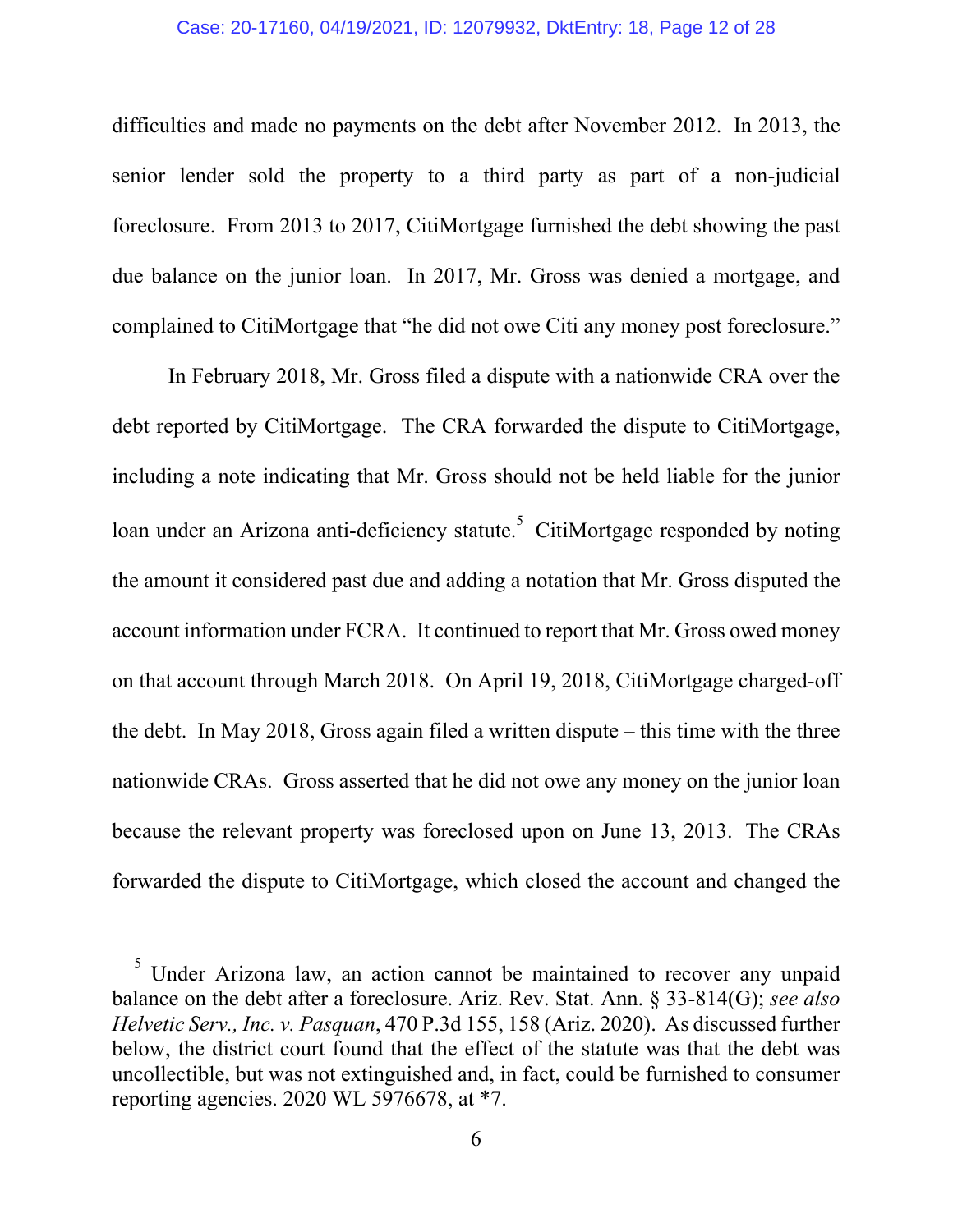records to show that Mr. Gross had a \$0 balance on the relevant loan as of Spring 2018.

# C. **Procedural History**

Mr. Gross brought suit in July 2018. *See Gross v. CitiMortgage Inc.*, No. CV-18-02103-PHX-ROS, 2020 WL 5976678, at \*4 (D. Ariz. Oct. 8, 2020). He alleged that CitiMortgage violated FCRA by willfully providing inaccurate information to credit reporting agencies and failing to conduct a reasonable investigation following receipt of the written disputes earlier in 2018, in violation of 15 U.S.C. § 1681s-2(a) and (b). *Id.* In a motion for summary judgment, CitiMortgage contended that its reporting was accurate because the Arizona anti-deficiency statute did not extinguish Gross's debt and that it was not required to make any representation about whether the debt could be collected. *Id.* at \*5. CitiMortgage also argued that it had no legal duty to investigate whether the anti-deficiency statute extinguished Gross's debt. *Id.*<sup>6</sup>

The district court granted summary judgment for CitiMortgage. The court found CitiMortgage accurately reported that Mr. Gross's debt on the junior lien was due until 2018, because, according to the court, the Arizona anti-deficiency statute did not extinguish the debt after the 2013 Trustee sale; it merely ended CitiMortgage's *ability to collect* on the debt after the sale. *Id*. at \*7. The court

<sup>&</sup>lt;sup>6</sup> CitiMortgage also challenged Mr. Gross' standing.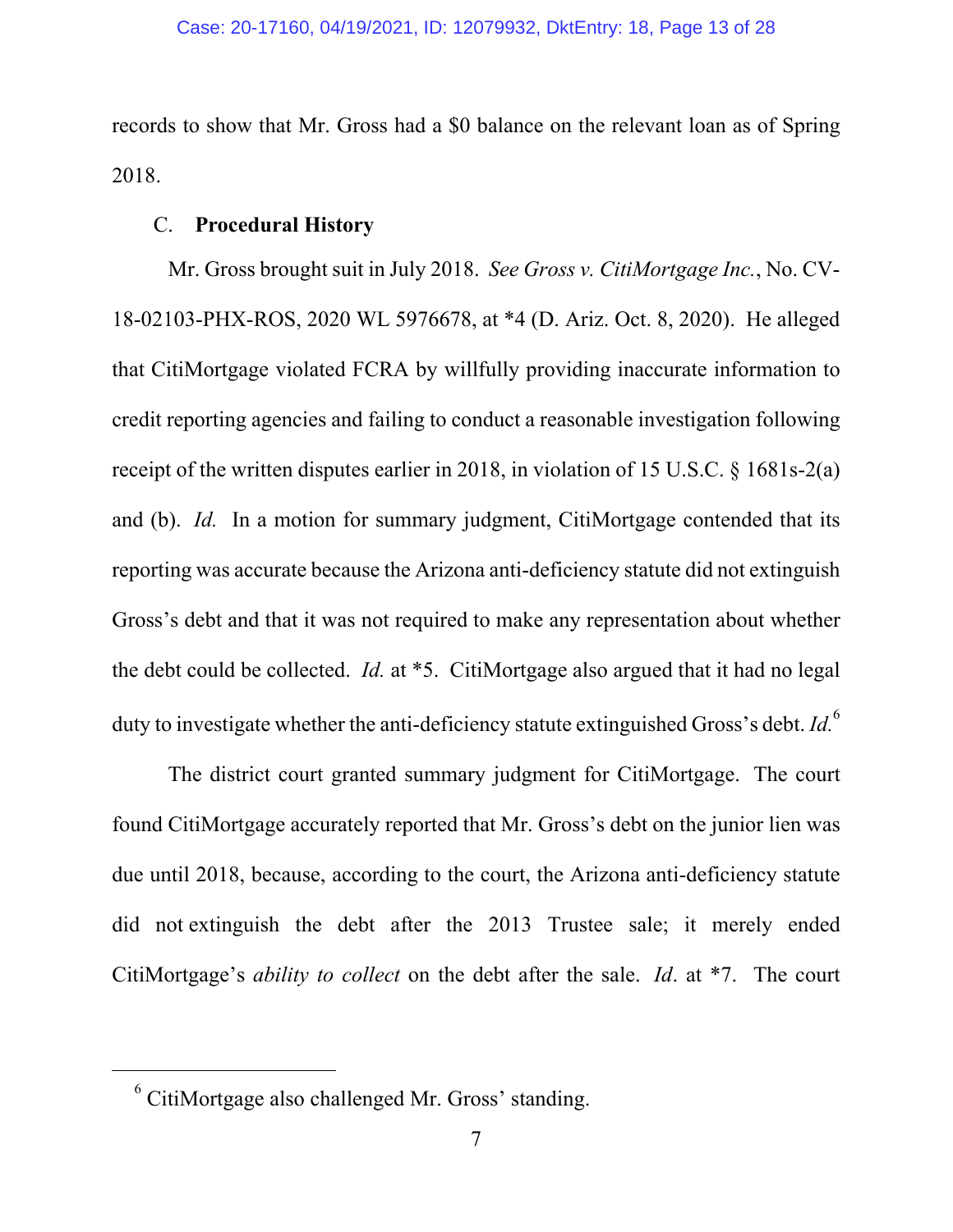further found that FCRA did not obligate CitiMortgage, after receiving the CRAs' notices of dispute, to investigate whether the debt had actually been due (i.e., to evaluate the effect of Arizona's anti-deficiency statute). *Id.* at \*10. It ruled that whether the Arizona anti-deficiency statute rendered Mr. Gross's debt uncollectible is a *legal* question, not a factual one, and in the context of indirect disputes "the FCRA does not impose on furnishers a duty to investigate legal disputes, only factual inaccuracies." *Id.* (citing *Chiang v. Verizon New England Inc.*, 595 F.3d 26, 38 (1st Cir. 2010)).

### **SUMMARY OF ARGUMENT**

The district court's decision that FCRA section 623(b) imposes no duty on furnishers to investigate legal disputes was incorrect, and this Court should reverse it. FCRA section 623(b)(1) states that if a furnisher receives from a CRA notice of a dispute with regard to the information it provided to a CRA, it shall "conduct an investigation with respect to the disputed information." 15 U.S.C. § 1681s- $2(b)(1)(A)$ . The text of the statute does not distinguish between legal and factual disputes. The district court nevertheless interpreted this provision to require an investigation only of factual, not legal, disputes. The district court erred, and this Court should decline to rely, in the context of FCRA section 623(b), on a formalistic distinction between factual and legal questions. Such a distinction is inconsistent with the text and purpose of FCRA, would be hard to implement, and would allow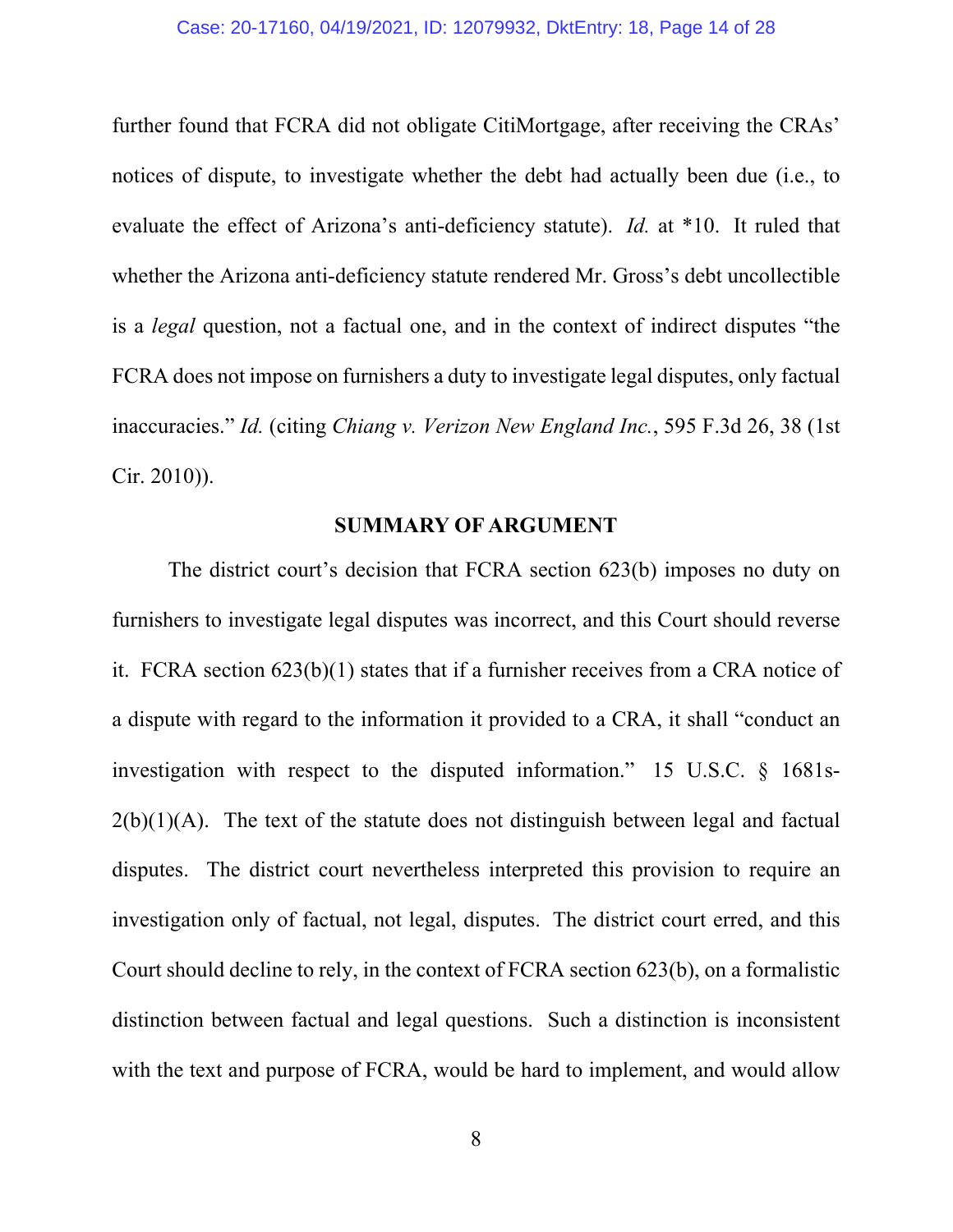furnishers to evade their legal obligation to investigate disputes by labelling disputes as "legal" in nature.

## **ARGUMENT**

## A. **FCRA Does Not Categorically Exempt Legal Issues from the Investigations Furnishers Must Conduct Pursuant to Section 623**

FCRA section 623(b)(1) requires a furnisher who receives notice of a dispute about the completeness or accuracy of information it provided to a CRA, to "conduct an investigation with respect to the disputed information." 15 U.S.C. § 1681s-2(b)(1)(A). Such an investigation must be "at least a *reasonable*, non-cursory investigation." *Gorman v. Wolpoff & Abramson, LLP*, 584 F.3d 1147, 1157 (9th Cir. 2009) (emphasis added). This "comports with the aim of the statute to 'protect consumers from the transmission of inaccurate information about them.'" *Id*. 7

<sup>&</sup>lt;sup>7</sup> "Because of the importance of consumer report accuracy to businesses and consumers, the structure of …[FCRA] creates interrelated legal standards and requirements to support the policy goal of accurate credit reporting …[including the imposition of] certain accuracy obligations on furnishers … [and the inclusion of] a dispute and investigation framework, with obligations on both CRAs and furnishers, to ensure potential errors are investigated and corrected promptly, if necessary." *Examining the Consumer Reporting Agencies and the Fair Credit Reporting Act*: *Before the U.S. Senate Committee on Banking, Housing, and Urban Affairs*, 115th Cong. 361 (2018) (Testimony of Peggy Twohig), *available at*: https://www.govinfo.gov/content/pkg/CHRG-115shrg32483/html/CHRG-115shrg32483.htm. If courts maintain a legal/factual divide for furnisher obligations with respect to disputes, consumers would have no recourse for whole classes of inaccuracies on their consumer reports. There is no indication that Congress intended that.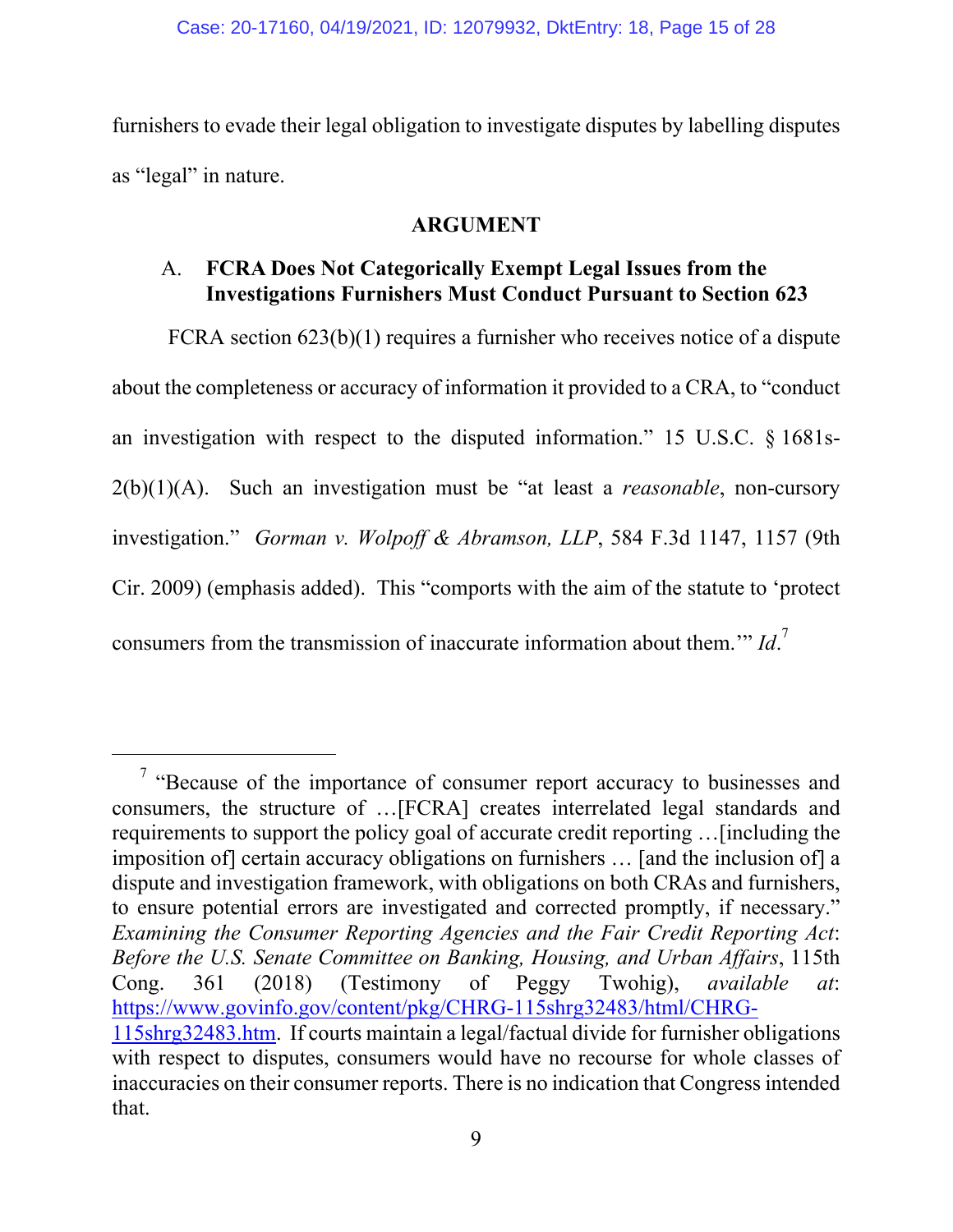What constitutes a "reasonable" investigation is context specific, *id*.*,* and the investigation must be "reasonable under the circumstances. It may be either simple or complex, depending on the nature of the dispute." Fed. Trade Comm'n, 40 Years of Experience with the Fair Credit Reporting Act: An FTC Staff Report with Summary of Interpretations (2011),

https://www.ftc.gov/sites/default/files/documents/reports/40-years-experience-faircredit-reporting-act-ftc-staff-report-summary-interpretations/110720fcrareport.pdf.

FCRA specifically describes the types of indirect disputes that furnishers need to investigate – those that dispute "the completeness or accuracy of any item of information contained in a consumer's file. $\cdot$ <sup>8</sup> Nothing in that description suggests that Congress intended to exclude disputes that implicate legal issues – to the contrary, the accuracy and completeness of information in consumer files often turns on legal issues, such as whether a debt is valid and whom it obligates. And although the Bureau has not issued detailed regulations addressing indirect furnisher disputes, it has issued regulations implementing the requirement for furnishers to conduct

<sup>&</sup>lt;sup>8</sup> 15 U.S.C. §§ 1681i(a)(1)(A), (a)(2), 1681s-2(b)(1). Notably, "under the FCRA, a CRA is required to delete an item if it cannot be verified … Thus, if a dispute (whether legal or otherwise) cannot be resolved, the presumption should be in favor of the consumer, not the furnisher … If a CRA cannot confirm the debt's validity, the FCRA requires that it be deleted." National Consumer Law Center, *Fair Credit Reporting*, Chapter 4.5.3.4.6 (9th ed. 2017), *updated at* www.nclc.org/library. https://library.nclc.org/fcr/0405030406-0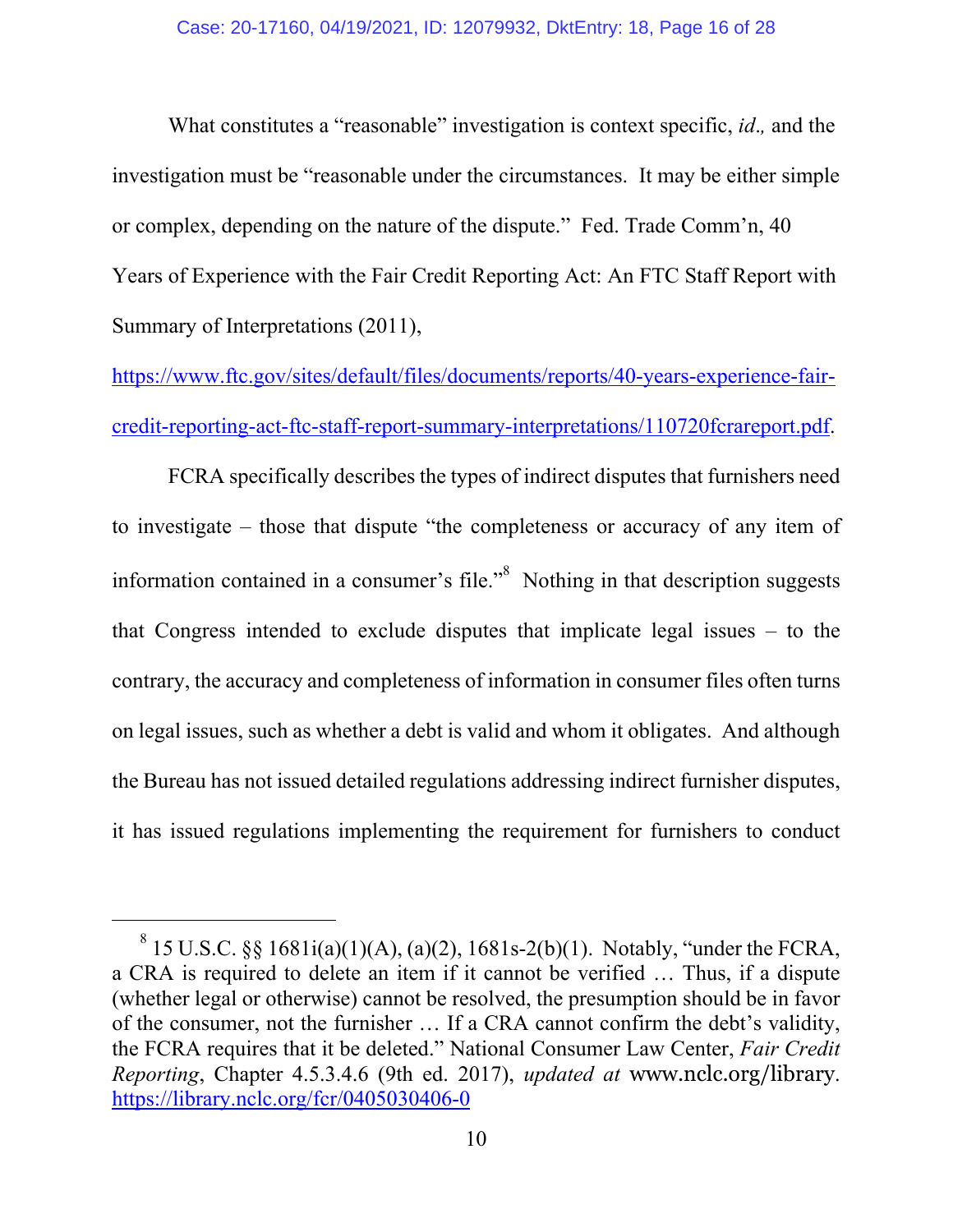investigations of direct disputes concerning accuracy that the Court may look to for guidance. Those regulations specifically require that "a furnisher must conduct a reasonable investigation of a direct dispute if it relates to [t]he consumer's liability for a credit account or other debt with the furnisher,"<sup>9</sup> which is exactly the type of dispute at issue in this case. Moreover, while a furnisher is relieved of these direct dispute investigation requirements if certain exceptions apply, none of the exceptions set forth in the regulation would exclude the type of dispute at issue in this case. *See* 12 C.F.R. § 1022.43. Nothing in the exceptions or regulation overall suggest that a furnisher would have difficulty investigating disputes that are legal in nature – indeed, the regulations explicitly require investigation of consumer disputes related to a consumer's liability for a credit account or other debt with the furnisher.<sup>10</sup>

 Nevertheless, rather than assessing the context-specific reasonableness of the furnisher's investigation, the district court below found the furnisher had *no*  investigation obligation because § 1681s-2(b) simply "does not impose on furnishers a duty to investigate legal disputes, only factual inaccuracies." 2020 WL 5976678,

<sup>9</sup> 12 C.F.R. § 1022.43(a), (a)(1)

 $10$  Moreover, FCRA explicitly required the agencies to weigh a number of factors in prescribing these regulations, including: "the benefits to consumers with the costs on furnishers," "the impact on overall accuracy and integrity of consumer reports," and "whether direct contact by the consumer with the furnisher would likely result in the most expeditious resolution of any such dispute." 15 U.S.C. 1681s-2(a)(8)(B).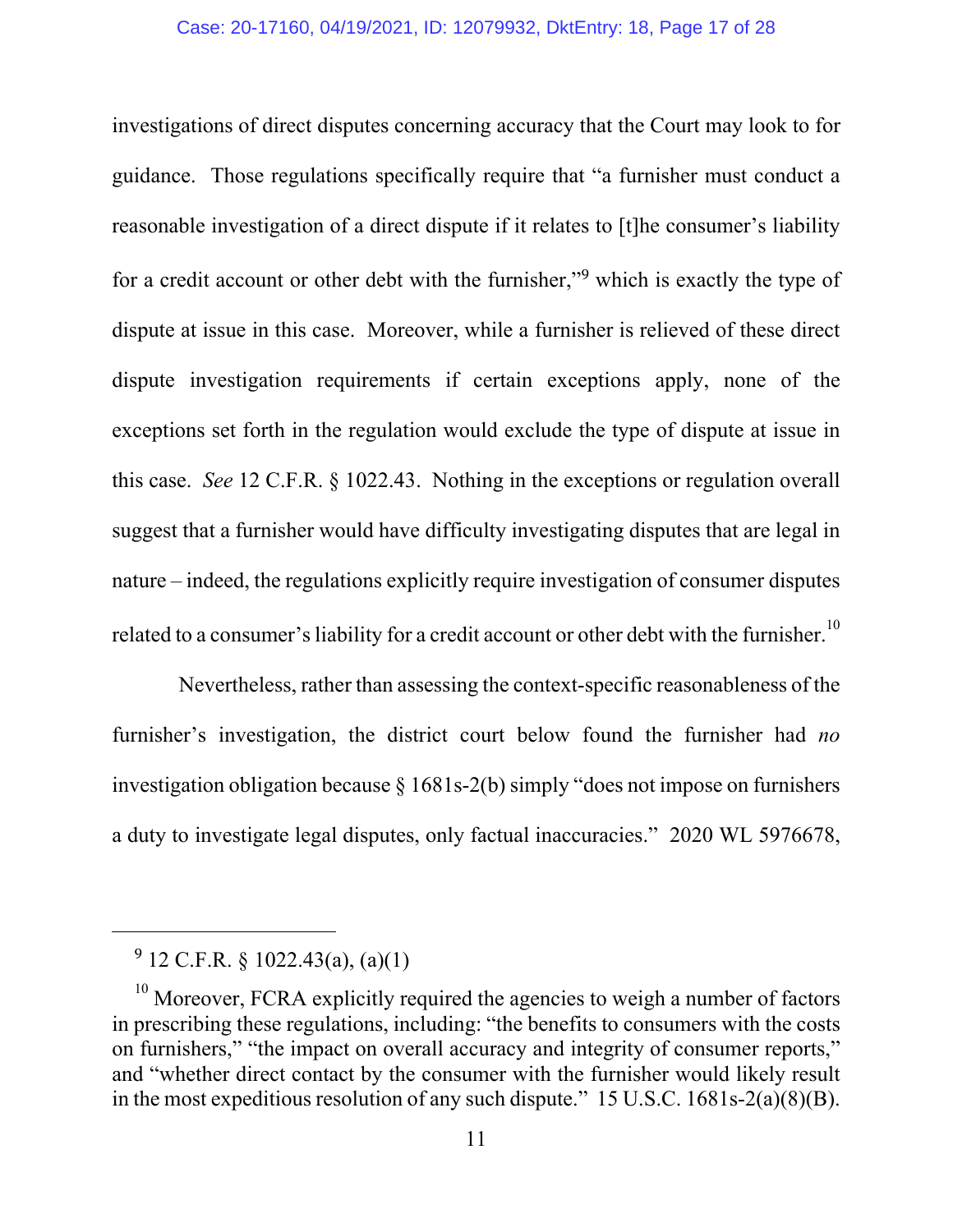at \*10. In making this distinction, the court relied on a First Circuit case, *Chiang v. Verizon New England Inc.*, which imported a factual/legal distinction from case law analyzing a different FCRA provision: Section 611, 15 U.S.C. § 1681i.

FCRA Section 611 requires CRAs to conduct a "reasonable reinvestigation" of disputes received (directly or indirectly through a reseller) from consumers regarding the accuracy or completeness of information in the consumer's file. The district court below implied that the First Circuit found this "reasonable reinvestigation" provision requires CRAs to investigate only factual disputes, not legal questions. 2020 WL 5976678, at \*10 (citing *Chiang* for distinction between duty to investigate factual inaccuracies and no duty to investigate legal disputes). And, indeed, some courts, including this one, have found that a "CRA is not required as part of its reinvestigation duties to provide a legal opinion on the merits." *See, e.g.*, *Carvalho v. Equifax Info. Servs. LLC*, 629 F.3d 876, 891 (9th Cir. 2010). According to the district court, the First Circuit in *Chiang* joined a few other courts that have expanded a distinction between legal and factual disputes in the CRA context to the context of FCRA section 623(b) furnisher investigations, holding that "just as in suits against CRAs, a plaintiff's required showing [in a case against a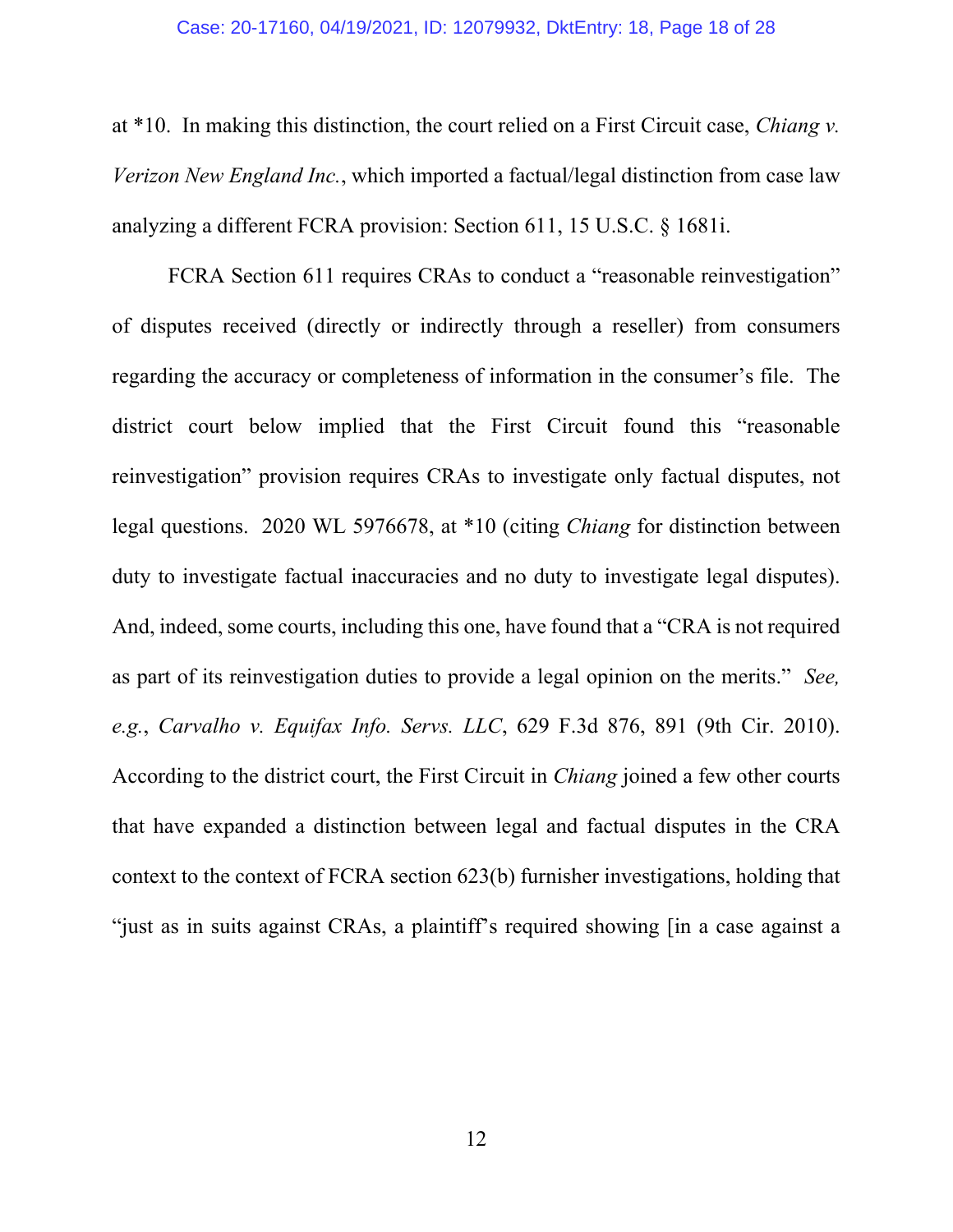#### Case: 20-17160, 04/19/2021, ID: 12079932, DktEntry: 18, Page 19 of 28

furnisher] is factual inaccuracy, rather than the existence of disputed legal questions." *Chiang,* 595 F.3d 26, 38 (1st Cir. 2010).<sup>11</sup>

Despite this smattering of cases, the Ninth Circuit has not applied the factual/legal distinction in the context of furnisher investigations. And even if the factual/legal distinction that the district court relied on was warranted in the CRA context – which, as explained below, it is not – it should not be extended to the furnisher context. Courts that have distinguished between factual and legal investigations in the CRA context have based their holdings on the determination that "a credit agency such as Trans Union is *neither qualified nor obligated to resolve* under the FCRA" the relevant "legal issue." *See, e.g.*, *DeAndrade v. Trans Union LLC*, 523 F.3d 61, 68 (1st Cir. 2008) (emphasis added). "With respect to the … disputed information, the CRA is a third party, lacking any direct relationship with the consumer, and its responsibility is to '*re* investigate' a matter once already investigated in the first place." *Gorman*, 584 F.3d at 1156-57. However, "the

<sup>11</sup> *See also Hopkins v. I.C. Systems, Inc.*, Civ. No. 18-2063, 2020 WL 2557134, at \*7 (E.D. Pa. May 20, 2020) ("While the legal inaccuracy exception has developed around 15 U.S.C. § 1681i, which sets the requirements for reinvestigations by credit reporting agencies as opposed to furnishers . . . federal courts have extended the legal inaccuracy exception to…investigations performed by furnishers"); *Herrell v. Chase Bank USA*, 218 F. Supp. 3d 788 (E.D. Wis. 2016) (granting defendant summary judgment because the dispute posed "a legal question 'that can only be resolved by a court of law'"); *Van Veen v. Equifax Info.*, 844 F. Supp. 2d 599, 605 (E.D. Pa. 2012) (applying legal question exception to FCRA section 623(b)).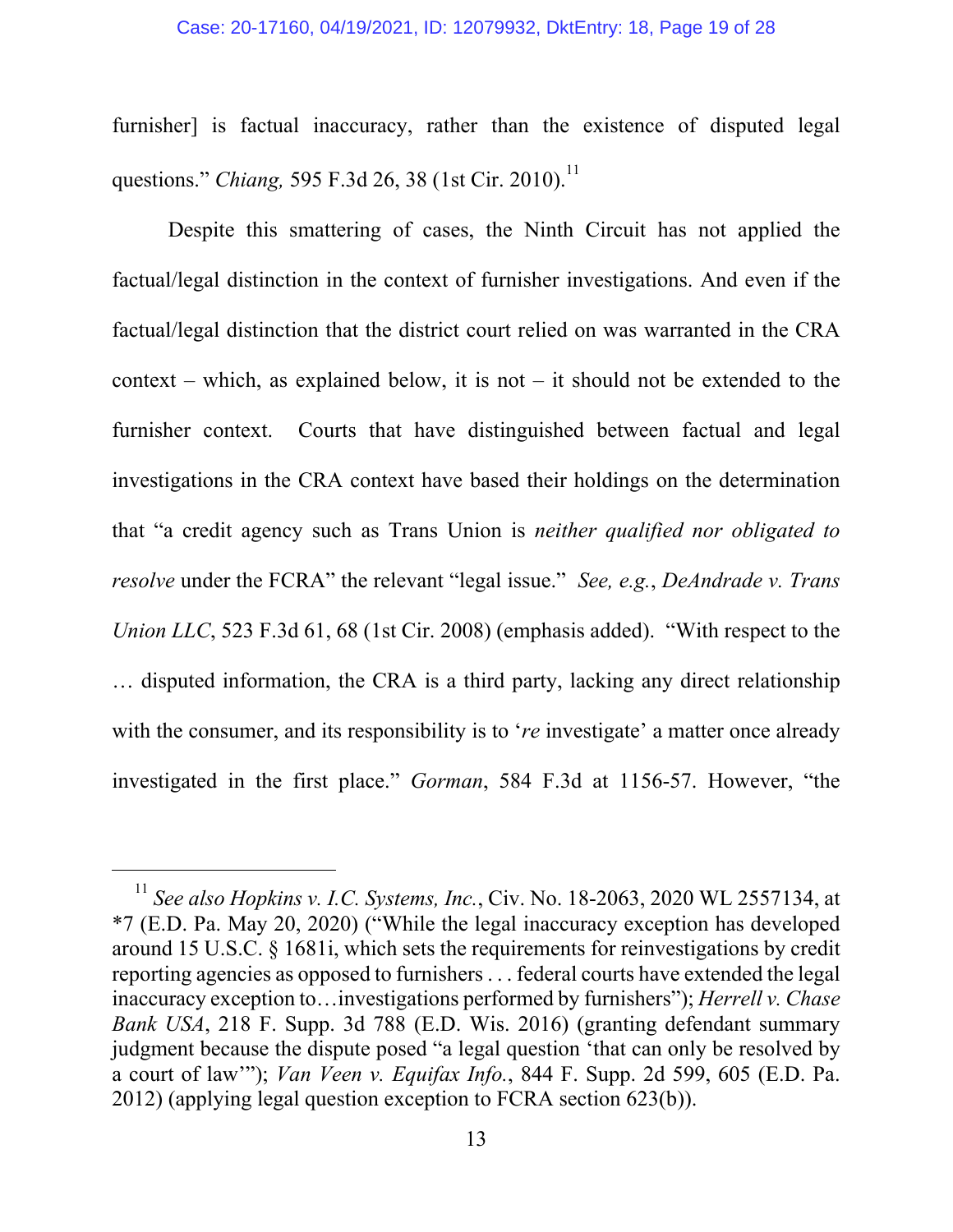rationale for excluding legal validity from the scope of a CRA's investigative duty does not extend to a furnisher." *Markosyan v. Hunter Warfield, Inc.*, No. CV 17- 5400, 2018 WL 2718089, at \*8 (C.D. Cal. May 11, 2018). Unlike CRAs, furnishers *are* qualified and obligated to assess (and routinely *do* assess in deciding whether to collect on obligations, and in complying with their duties to accurately report credit information)<sup>12</sup> issues such as whether debts are actually due and/or are collectible. As this Court has noted, the creditor/furnisher "stands in a far better position to make a thorough investigation of a disputed debt than the CRA does on reinvestigation." *Carvalho*, 629 F.3d at 892.

Moreover, even in the context of Section 611 CRA reinvestigations, it is not clear that a stark distinction between legal and factual disputes – such that CRAs are not required to investigate any "legal" disputes – is appropriate. This Court has held that "[a] CRA is not required as part of its reinvestigation duties to provide a legal opinion on the merits [because] determining whether the consumer has a valid defense 'is a question for a court to resolve in a suit against the [creditor]." *Id.* But

 $12$  Furnishers have obligations with respect to the "accuracy" of the information they provide (i.e., including that the information "correctly [r]eflects . . . liability for the account"). 12 C.F.R.  $\S 1022.41(a)$ ,  $(a)(1)$ . "Neither the FCRA nor its implementing regulations impose … a duty [on CRAs] to determine the legality of a disputed debt," so "it makes sense" that "[o]nly furnishers are tasked with accurately reporting liability": "they assumed the risk and bear the loss of unpaid debt, so they are in a better position to determine the legal validity of a debt." *Denan v. Trans Union LLC*, 959 F.3d 290, 295 (7th Cir. 2020).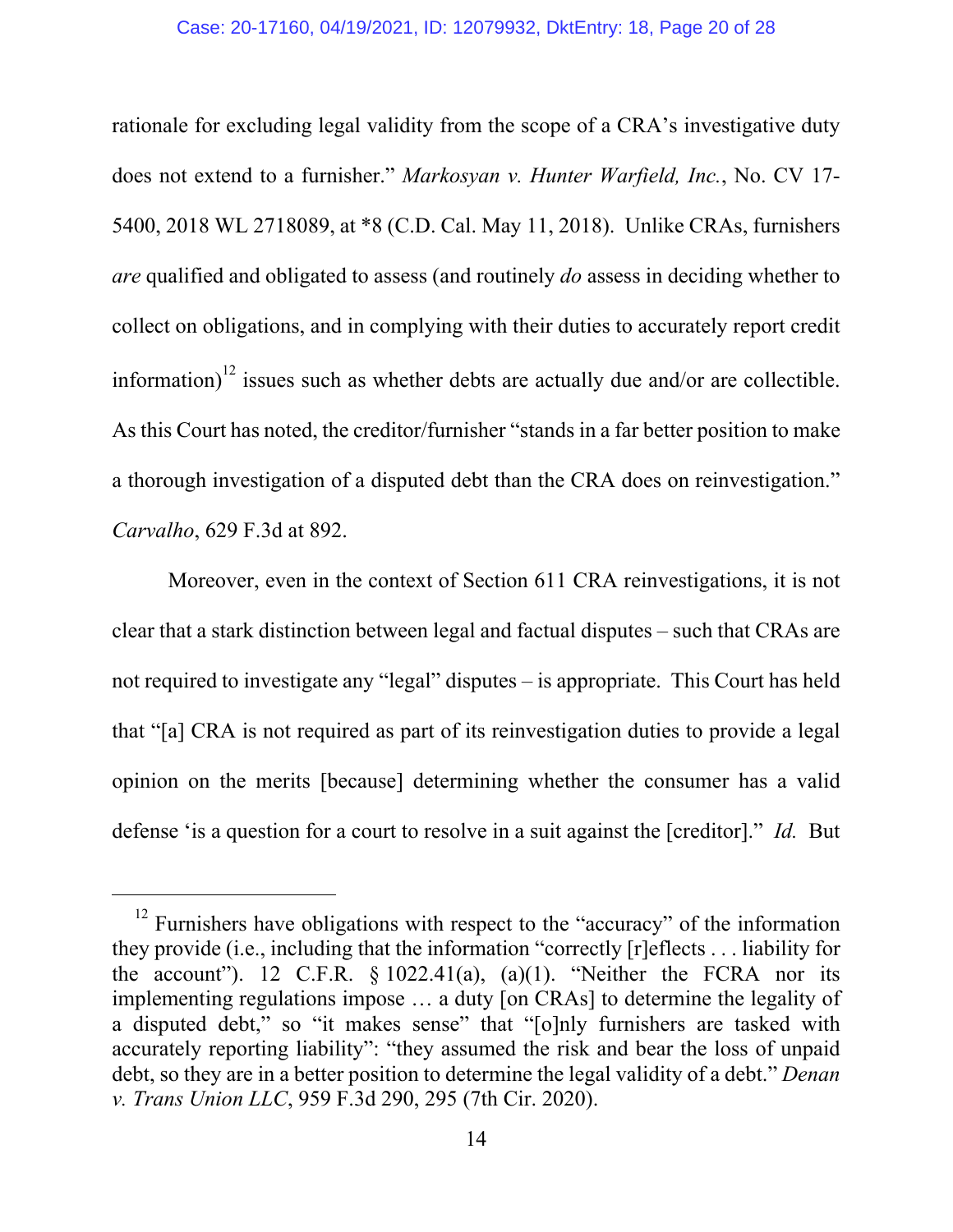### Case: 20-17160, 04/19/2021, ID: 12079932, DktEntry: 18, Page 21 of 28

excusing CRAs from having to conclusively adjudicate a legal dispute is not the same thing as excusing them from investigating any dispute that could be characterized as "legal." For example, even if Section 611 does not require a CRA to interpret a particular ambiguous or complex statute, it may require the CRA to take lesser steps, such as assessing whether the CRA has received or can readily obtain any guidance about the issue and/or has already developed a policy about how to handle the situation, as part of a reasonable investigation under the circumstances.

Relatedly, although the district court cited *Chiang* in support of its holding that "FCRA does not impose on furnishers a duty to investigate legal disputes," 2020 WL 5976678, at \*10, the *Chiang* court did not go this far. The First Circuit's decision excused CRAs and furnishers from having to conclusively adjudicate certain legal disputes but did not extinguish their obligation to conduct an investigation solely because a dispute could be categorized as a "legal" dispute. The *Chiang* court held that "just as in suits against CRAs, a plaintiff's required showing [in a suit against a furnisher] is *factual* inaccuracy,  $13$  rather than the existence of disputed legal questions . . . [and] [l]ike CRAs, furnishers are 'neither qualified nor

<sup>&</sup>lt;sup>13</sup> "[T]he Ninth Circuit has not expressly clarified whether, as a prerequisite to an unreasonable investigation claim [brought by a private plaintiff]. . . plaintiff must show that the information on the credit report was inaccurate or incomplete." *Jones v. Pennsylvania Higher Educ. Assistance Agency*, No. CV 16-00107-RSWL-AFMx, 2017 WL 4594078, at \*6 (C.D. Cal. July 24, 2017).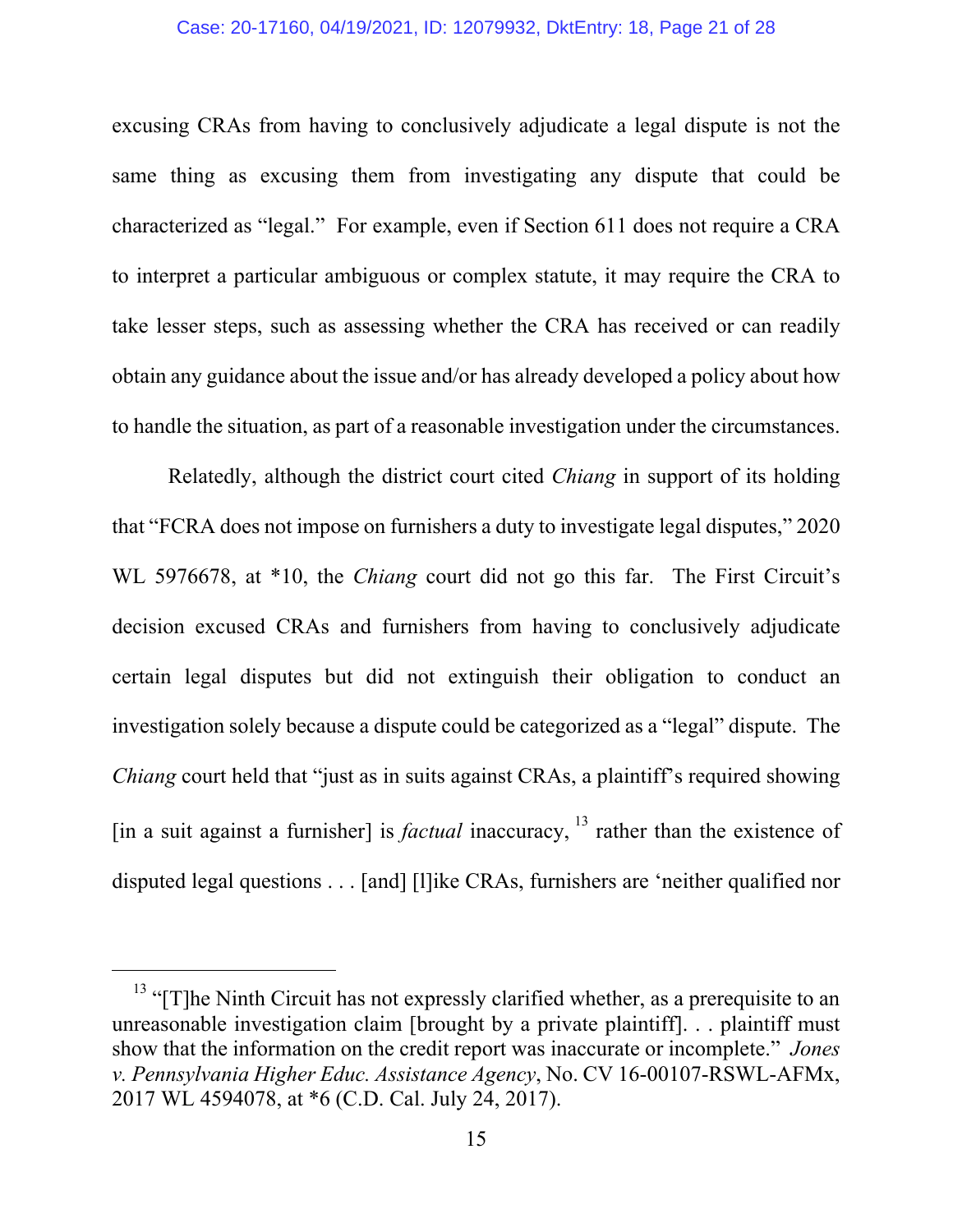obligated to *resolve* matters that 'turn on questions that can only be resolved by a court of law." 595 F.3d at 38 (emphasis added). Thus, the First Circuit in *Chiang* did not rely on a formal distinction between legal and factual disputes to evaluate the relevant investigation; instead, it exempted CRAs and furnishers from having to conclusively adjudicate complicated legal issues, and explicitly reiterated that "what is a reasonable investigation by a furnisher may vary depending on the circumstances." *Id*. On the specific facts before it, the First Circuit granted summary judgment for the furnisher because Mr. Chiang had not presented evidence that the procedures employed by the furnisher (which were the furnisher's standard procedures) were actually unreasonable. *Id*.<sup>14</sup> This is far afield from this case, where appellant disputes the adequacy of the investigation procedures CitiMortgage employed. *See* Appellant's Br. 41-43.

Finally, even if, as the district court indicated, the First Circuit had actually held that "FCRA does not impose on furnishers a duty to investigate legal disputes," that holding would have been in error, and this Court should not follow it.

<sup>&</sup>lt;sup>14</sup> The *Chiang* court also granted summary judgment to the furnisher, finding the plaintiff had not demonstrated any actual factual inaccuracies in his billing that a reasonable investigation could have detected. 595 F.3d at 41.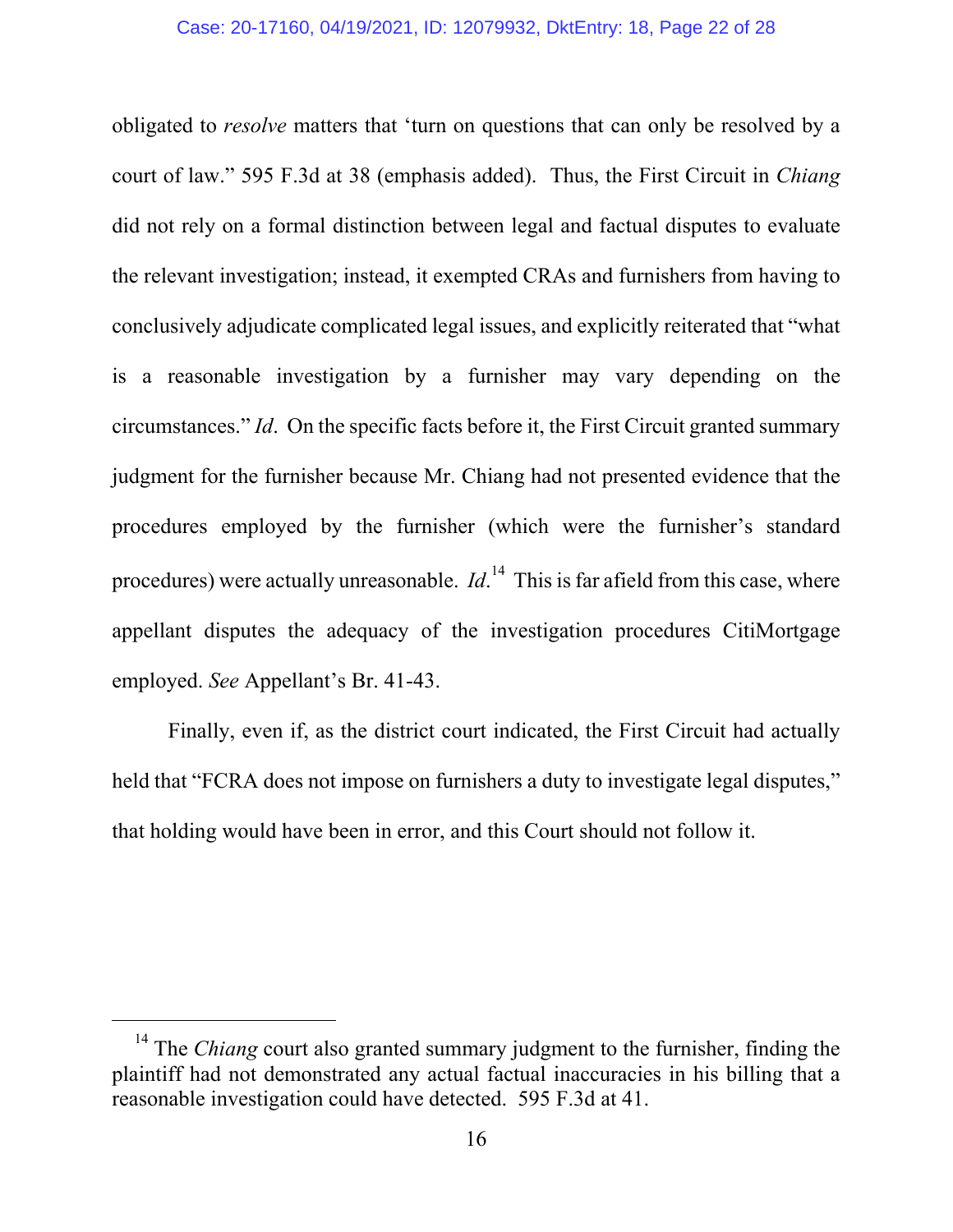# B. **Exempting Legal Issues from the Investigations Furnishers Must Conduct Would be Hard to Implement and Could Lead to Evasion of the Purposes of FCRA**

This Court should reject the district court's reliance on a formal distinction between factual and legal investigations because it will likely prove unworkable in practice. "[C]lassifying a dispute over a debt as 'factual' or 'legal' will usually prove a frustrating exercise." *Cornock v. Trans Union LLC*, 638 F. Supp. 2d 158, 163 (D.N.H. 2009). Many disputes can be characterized as either factual or legal. For example, the question of whether a debt has been validly transferred from an original creditor to a debt collector has been described as a "legal dispute," *see Rodas v. Experian Info. Sols., Inc.*, No. 19-CV-07706, 2020 WL 4226669 (N.D. Ill. Jul. 23, 2020), a "closely intertwined question[] of law and fact," *see Hoyos v. Experian Info. Sols., Inc.*, No. 20 C 408, 2020 WL 4748142, at \*3 (N.D. Ill. Aug. 17, 2020), and a factual dispute. *See* Appellants' Reply Brief at 10, *Rodas v. Transunion Data Solutions, LLC*, No. 20-2392 (7th Cir. Mar. 23, 2021), ECF No. 51.<sup>15</sup>

<sup>&</sup>lt;sup>15</sup> The appellants in *Rodas* claim: "[Appellees] provide no argument whatsoever to explain why [other cases where the dispute is] – 'these debts are not mine' qualify as unequivocal factual matters, but Appellants' disputes – 'these debts are not yours' – are [according to appellees] pure legal questions. No argument is offered because there is no argument to make. It is a distinction without a difference. Both sets of disputes are unequivocal factual matters. Both sets of disputes require a rudimentary review of basic documentation to determine factual accuracy. And both sets of disputes require the CRAs to conduct a reasonable investigation." The issue of whether this dispute is "factual" or "legal" is also being litigated in other appeals currently pending before the Seventh Circuit. *See Molina v. Trans Union, LLC*, No.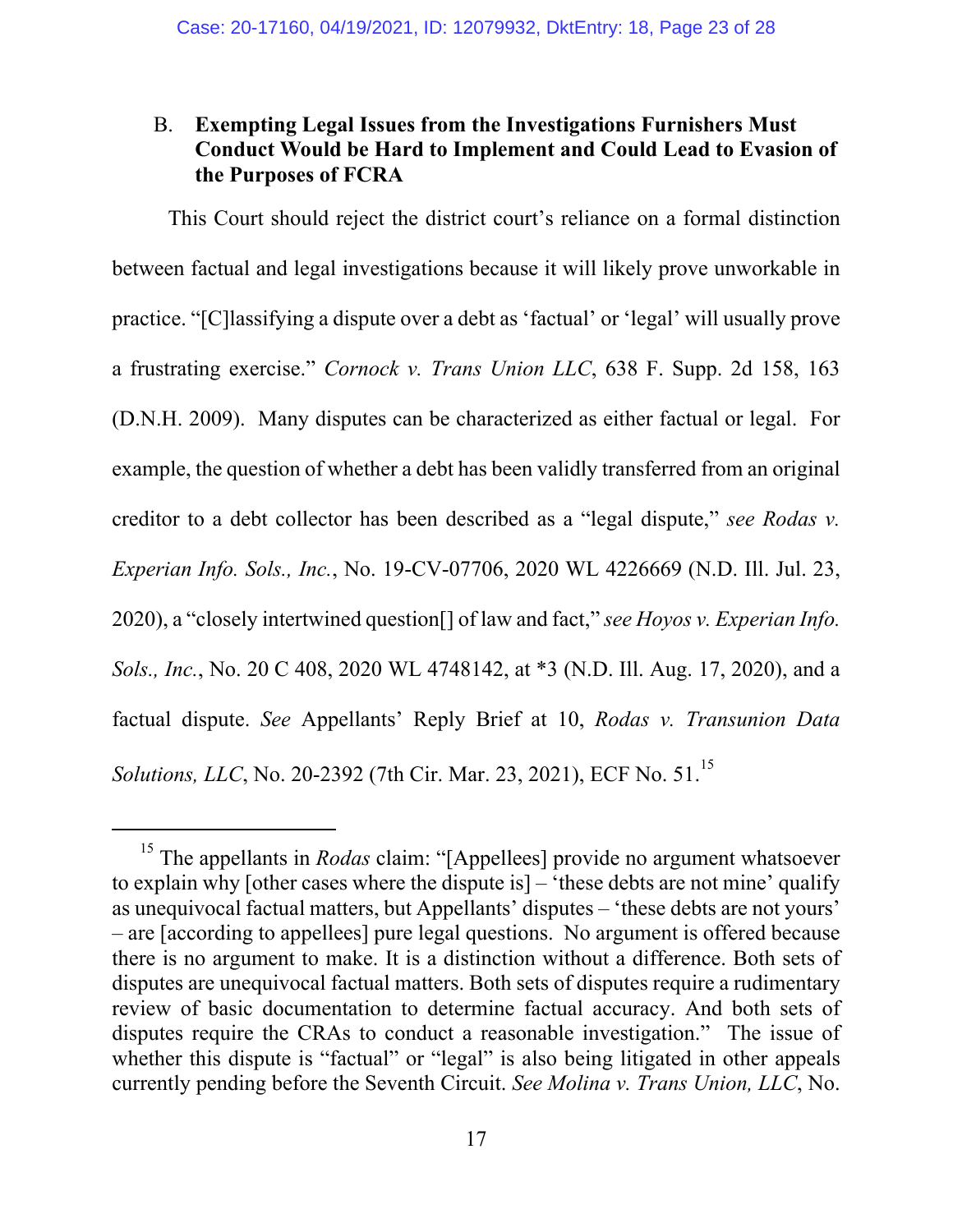As a result of the difficulty in cleanly distinguishing legal and factual issues, even in the context of CRA reinvestigations, judges have sometimes rejected a formal legal/factual distinction. For example, "the Ninth Circuit has endorsed holding a CRA liable under FCRA when it 'overlooks or misinterprets' … publicly available documents of *legal* significance." *Nelson v. Ocwen Loan Servicing, LLC*, No. 3:14-cv-00419-HZ, 2014 WL 2866841, at \*5 (D. Or. June 23, 2014) (emphasis added) (relying on *Dennis v. BEH-1, LLC*, 520 F.3d 1066, 1068-70 (9th Cir. 2008).<sup>16</sup>

Such rejections of a stark distinction between legal and factual investigations are consistent with the intent of FCRA, which requires reasonable investigations of consumer disputes. The district court's opinion that furnishers are excused from investigating any dispute that could be characterized as "legal" would allow furnishers to evade their investigation obligation by construing the relevant dispute as a "legal" one.

Thus, rather than relying on a formal distinction between factual and legal disputes, the district court should have evaluated whether the furnisher's

<sup>20-2775;</sup> *Hoyos v. Equifax Info. Servs., LLC*, No. 20-2776; *Soyinka v. Equifax Info. Servs., LLC*, No. 20-3000; *Amorah v. Equifax Info. Servs.*, *LLC*, No. 20-3351; *Cowans v. Equifax Info. Servs., LLC*, No. 20-3368; *Chuluunbat v. Cavalry Portfolio Servs., LLC*, No. 20-2373.

<sup>&</sup>lt;sup>16</sup> The Ninth Circuit in *Dennis* also explained the importance of CRAs training their employees "to understand the legal significance of the documents they rely on." 520 F.3d at 1071.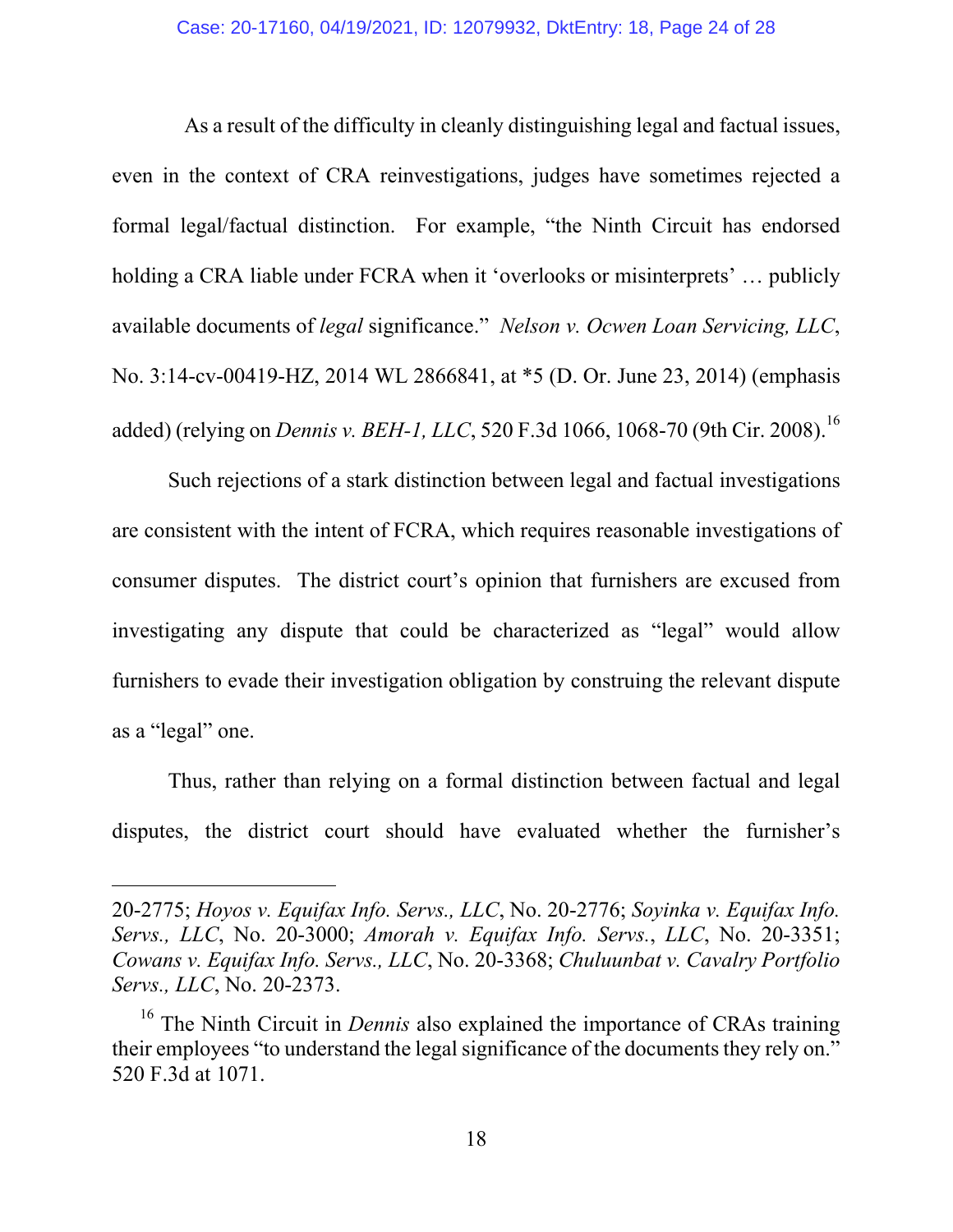#### Case: 20-17160, 04/19/2021, ID: 12079932, DktEntry: 18, Page 25 of 28

investigation here was "reasonable." The district court found CitiMortgage "conduct[ed] a reasonable non-cursory investigation into the accuracy of the reporting" (i.e., "into the patent accuracy of Gross' debt") but "was not obligated to conduct a legal investigation into whether the debt was uncollectible, and did not do so." 2020 WL 5976678, at \*10-11. Relying on this formal distinction between legal and factual issues, the court essentially found that CitiMortgage had no obligation to investigate Plaintiff's specific claim that he "should not be held liable for debt after foreclosure" (i.e., that the debt had been extinguished). *Id.* at \*3. While CitiMortgage did not necessarily have to resolve the legal question of whether the Arizona anti-deficiency statute extinguished the debt (a question on which the district court described the caselaw as "slim") in order for its investigation to comply with FCRA, it violated FCRA by conducting no investigation whatsoever of this question. The court erred in finding there exists a categorical exemption from the investigation requirement of any indirect dispute that could be characterized as legal. Such an exemption is unwarranted. Regardless of how much investigation may have been reasonable, CitiMortgage should not have been excused from performing *any* investigation whatsoever of the legal question.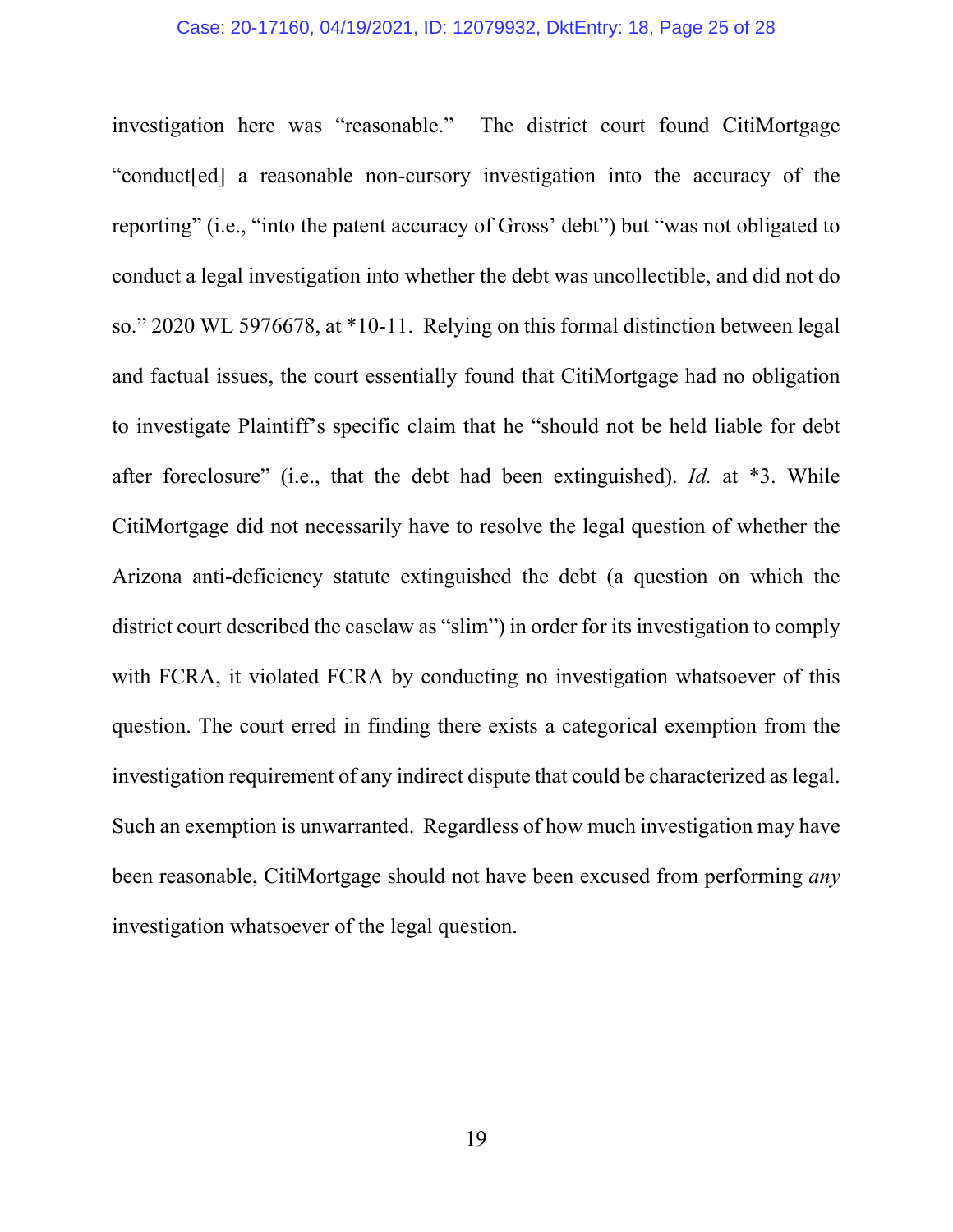## **CONCLUSION**

For these reasons, the Court should conclude that the district court erred in holding that furnishers are categorically excused from conducting investigations of legal disputes when they receive notification of such disputes from CRAs.

Dated: April 19, 2021 /s/ *Karen S. Bloom* 

Mary McLeod *General Counsel* John R. Coleman *Deputy General Counsel*  Steven Y. Bressler *Assistant General Counsel*  Karen S. Bloom *Attorney*  Consumer Financial Protection Bureau 1700 G Street, NW Washington, D.C. 20552 (202) 435-7012 karen.bloom@cfpb.gov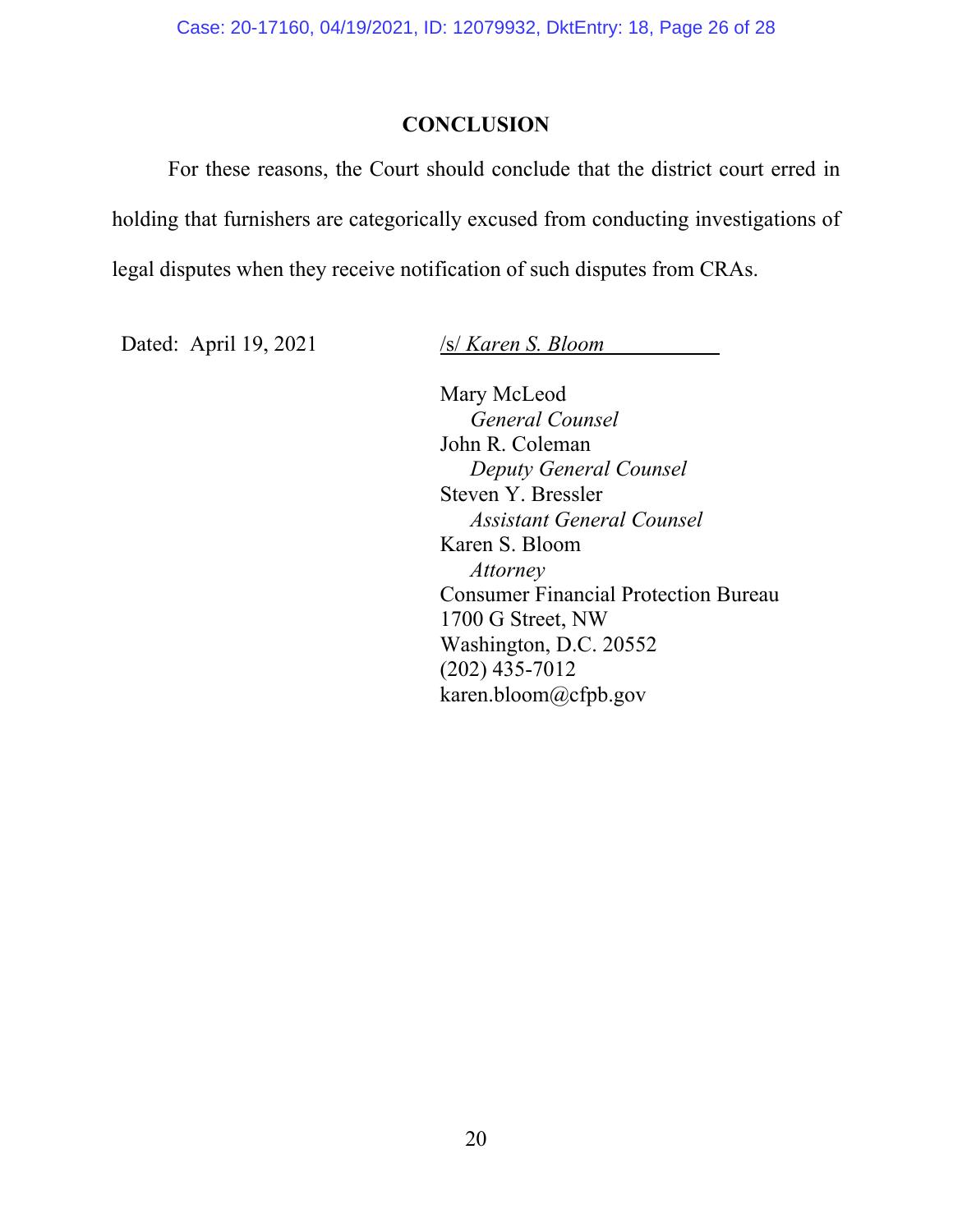# **UNITED STATES COURT OF APPEALS FOR THE NINTH CIRCUIT**

# **Form 8. Certificate of Compliance for Briefs**

*Instructions for this form: http://www.ca9.uscourts.gov/forms/form08instructions.pdf*

**9th Cir. Case Number(s)** 20-17160

I am the attorney or self-represented party.

**This brief contains**  $4,771$  words, excluding the items exempted by Fed. R.

App. P. 32(f). The brief's type size and typeface comply with Fed. R. App. P. 32(a)(5) and (6).

I certify that this brief *(select only one)*:

[ ] complies with the word limit of Cir. R. 32-1.

[ ] is a **cross-appeal** brief and complies with the word limit of Cir. R. 28.1-1.

[x] is an **amicus** brief and complies with the word limit of Fed. R. App. P. 29(a)(5), Cir. R. 29-2(c)(2), or Cir. R. 29-2(c)(3).

[ ] is for a **death penalty** case and complies with the word limit of Cir. R. 32-4.

- [ ] complies with the longer length limit permitted by Cir. R. 32-2(b) because *(select only one)*:
	- [ ] it is a joint brief submitted by separately represented parties;
	- [ ] a party or parties are filing a single brief in response to multiple briefs; or
	- [ ] a party or parties are filing a single brief in response to a longer joint brief.
- $\lceil$   $\lceil$  complies with the length limit designated by court order dated
- $\lceil$  1 is accompanied by a motion to file a longer brief pursuant to Cir. R. 32-2(a).

**Signature** /s/ *Karen Bloom* **Date \_\_4/19/21** *(use "*s/[typed name]*" to sign electronically-filed documents)*

*Feedback or questions about this form? Email us at forms@ca9.uscourts.gov*